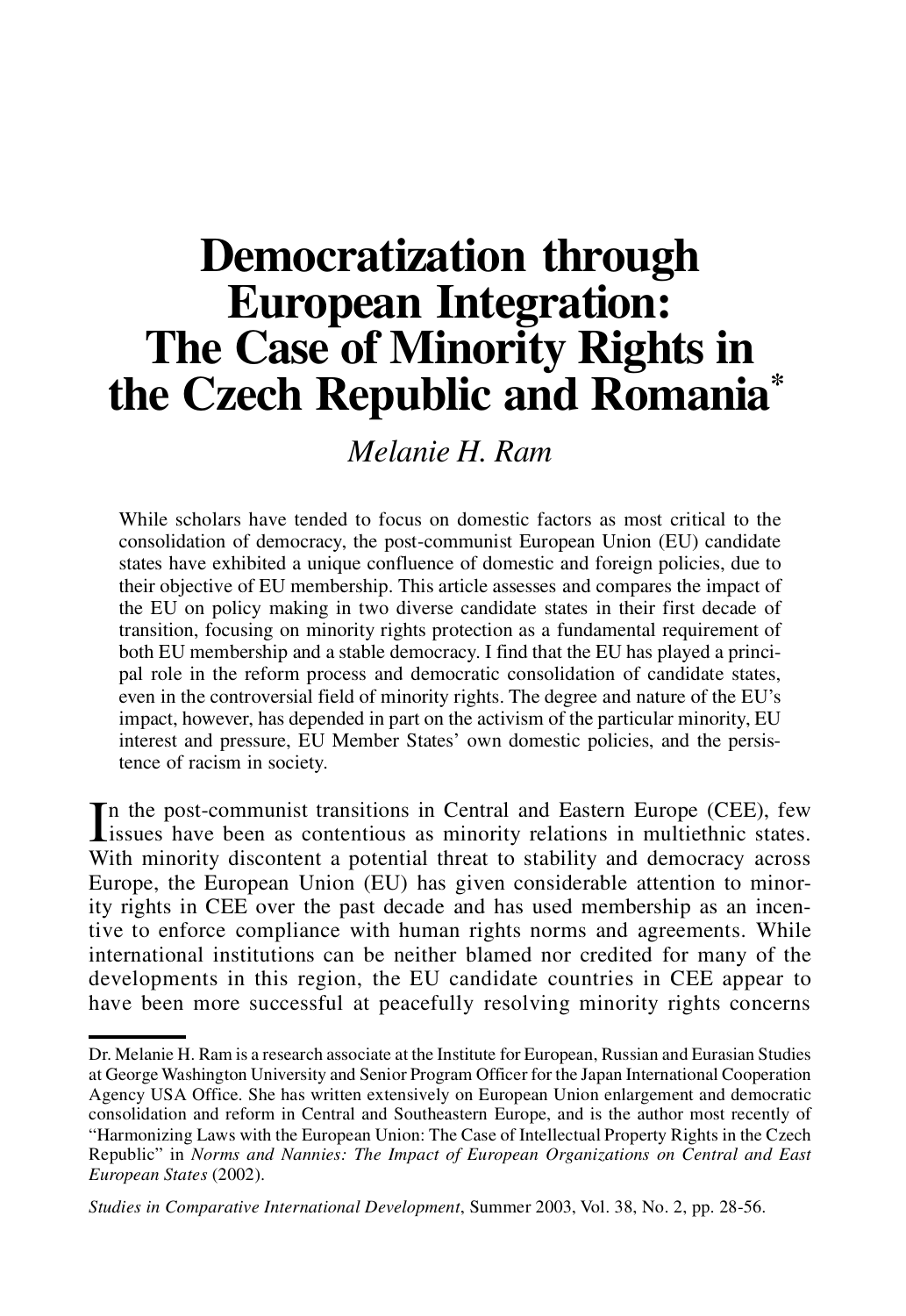than non-candidate post-communist states. This article considers the influence of international norms and conditions on domestic policies and democratic consolidation in CEE, focusing on the EU role in the development of minority rights in two diverse candidate countries.

In much of CEE, the desire to join the EU arose concurrently with the collapse of communism, and a unique confluence of domestic and foreign policies emerged. Required to harmonize domestic legislation with over 80,000 pages of EU laws and regulations constituting the *acquis communautaire*, compatibility with EU law quickly became a principal requirement in the proposal and formulation of domestic legislation in candidate countries. Various leaders acknowledged the EU influence on internal affairs. As former Czech Prime Minister Miloš Zeman stated in 1996, "We shall not conceive our entry to the EU only as a foreign policy matter, but also as a domestic affair, because the impact of European norms on the Czech law is basically a matter of domestic policy" (CTK News Wire: 1996). Former Romanian Minister of Foreign Affairs Teodor Melescanu (1996: 27) similarly stated that "the goals of accession [to the European Union] are similar with the goals of internal reform, in general, in Romania...a very important interdependency linking the process of preparation for accession, on the one hand, and of reform, on the other." The myriad requirements of EU membership appear to have largely directed the overhaul of the political, economic, and legal systems in the ten countries that signed Europe Agreements.<sup>1</sup> As the Romanian Institute for Human Rights (1997: 3-4) points out, even "the observance and promotion of fundamental rights and freedoms has come under the symbol of the requirement of harmonizing and aligning Romanian legislation to the norms and normative standards of the European Union." But how effective has the EU been in its efforts to promote the protection of minorities in candidate countries?

#### **Democratic Consolidation, Ethnic Politics, and International Interference**

The impact of international organizations and international socialization on domestic policies or democratic consolidation of post-communist CEE states has not been systematically examined in the literature on EU enlargement, democratization, or ethnic politics. Nonetheless, the seeming dominance of the EU in the politics of this region has challenged previous assumptions, and in the last few years a number of empirical studies on CEE have begun to examine the critical role of international organizations, not only on regime changes and transitions to democracy, but also on domestic political development (e.g., Ram 1999; Zielonka and Pravda 2001; Linden 2002). Although its relevance is often overlooked or assumed, it indeed would be difficult to argue that conditions of EU and NATO membership—the key foreign-policy goals of most countries in the region—have not in some way affected the domestic politics of candidate countries. In the case of the EU, domestic reforms by prospective members can be induced not only through political pressure, but also through the extensive requirement of legislative harmonization (see Ram 1999, 2002a). Yet, the process and impact of such external "interference" i.e., how and when external norms or conditions are internalized, the types of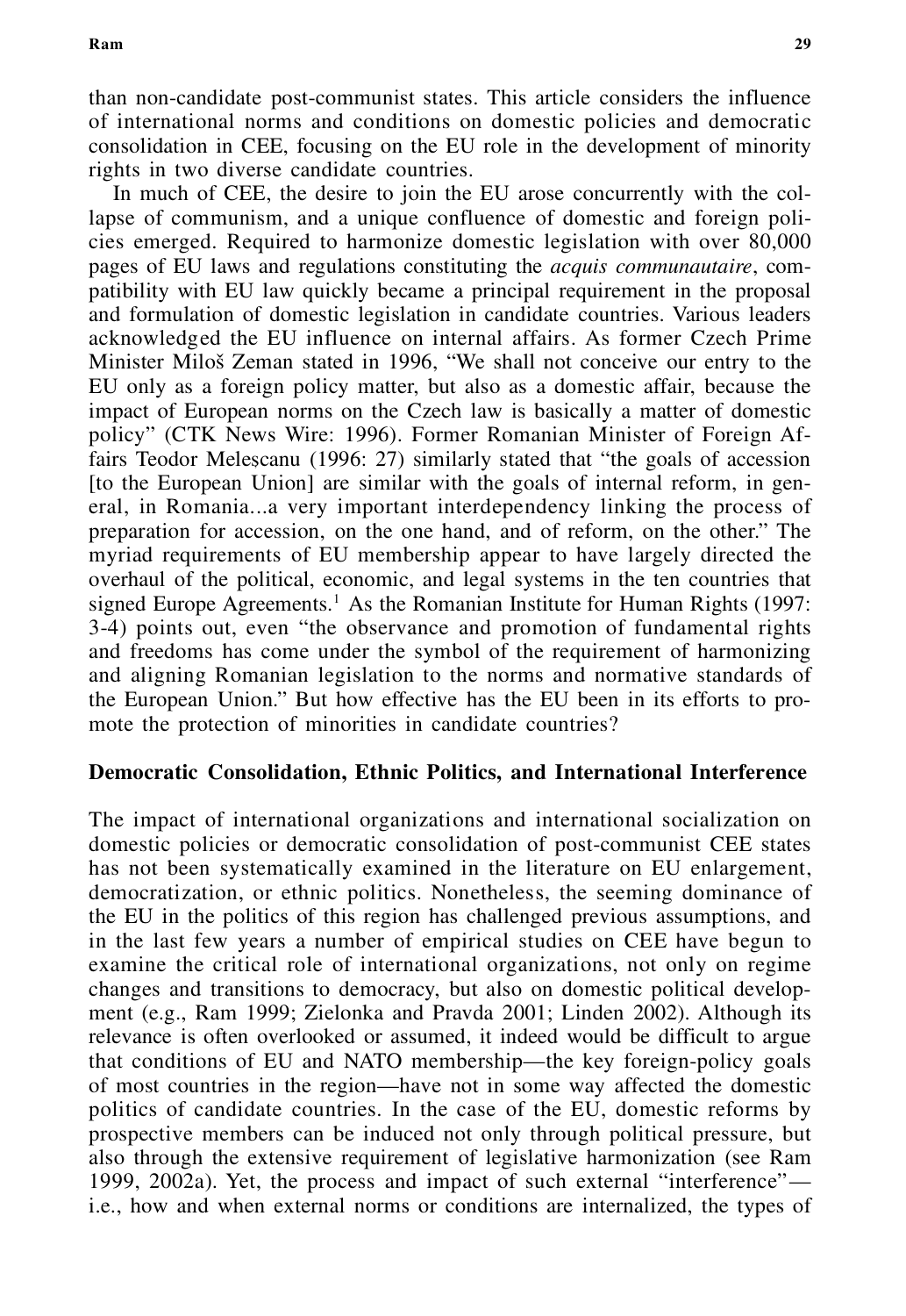external pressure that are effective, the relevance of national characteristics, and so on—have not been extensively studied or fully understood.

Comparative politics scholars and area studies specialists alike have explained democratic transitions and described post-communist reforms in terms of domestic elite bargaining and negotiated pacts, political culture and civil society, electoral and party systems, nationalism, and historical legacies, often ignoring external factors. Democratization theorists who study the region have considered international factors mostly in regards to regime change and the fall of communism, and give short shrift to post-1989 democratic consolidation. Despite the dearth of systematic testing in CEE, democratization theorists such as Juan Linz and Alfred Stepan (1996: xiv) recognize only a limited influence of international factors on democratic consolidation. Others consider EU conditionality to have played an important role in the democratic transitions of Southern Europe, and by implication CEE. For example, Phillipe Schmitter (2001: 44) indicates that EU membership in the past served to stabilize political and economic expectations and, while not guaranteeing consolidation of democracy, "indirectly makes it easier for national actors to agree within a narrower range of rules and practices." Laurence Whitehead (2001a: 381) believes, however, that "since 1989 the European Community has proved less reliable as an agency of democracy promotion in East-Central Europe than might have been expected, given its record in southern Europe." He later recognizes that EU enlargement is "a major, but under-theorized, component of the post-cold war drive for 'democracy promotion'" (Whitehead 2001b) in the post-communist countries and adds a concluding chapter on this subject to his volume on international dimensions of democratization, but he does not assess the impact on CEE countries.

Are national characteristics still the most important determinant of domestic change, as comparativists and area studies scholars have repeatedly argued? International relations scholars have begun to suggest otherwise, although they have hardly tested their models on CEE states after 1989. Have international organizations been able to "teach" countries new norms, as Martha Finnemore (1993) has argued? Are transnational advocacy networks that link domestic and international actors essential to induce governments to comply with international norms by creating pressure for change from both above and below (see Risse, Ropp, and Sikkink 1999)? Or has domestic reform in candidate states merely been a rational approach for governments in the region to attain their key foreign policy objectives? How does the relatively new literature on "Europeanization," mostly used to explain EU impact on Member States' domestic policies (e.g., Börzel and Risse 2000), apply to candidate countries? Moreover, might democratic governments "designed" from abroad not backfire by actually limiting the domestic participation necessary for sustainable democratic development? The extent and process by which external variables have influenced the reform of institutions, laws, policies, norms, and the consolidation of democracy in post-communist states remains relatively unanswered in the literature.

In the ethnic politics literature, there are also differing views on the relative importance of international organizations, neighboring "kin" states, and do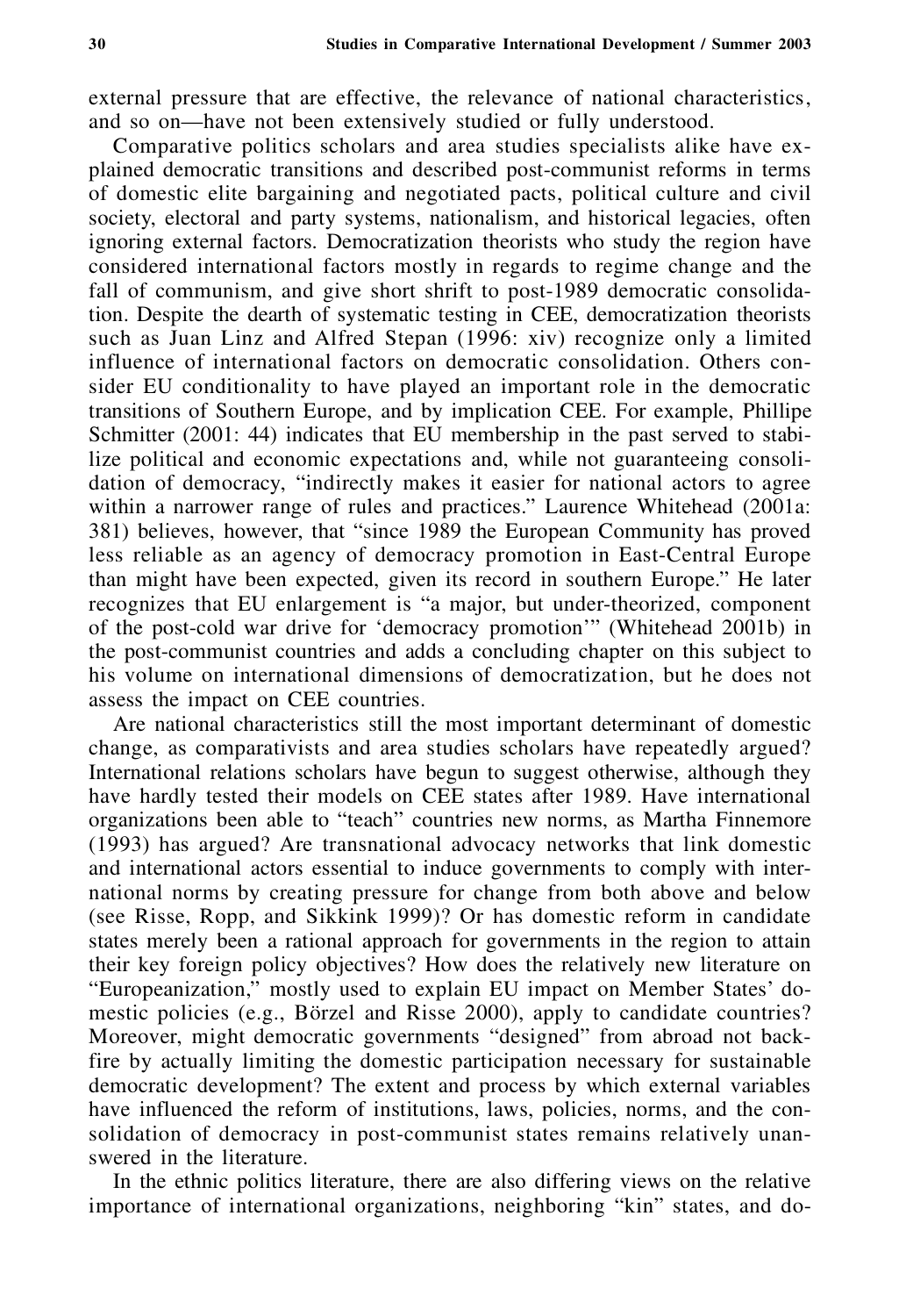mestic factors in the prevention of ethnic violence, the accommodation of minorities' interests, and the reform of domestic minority rights institutions and policies. Claus Offe (1997) argues that there is "rationality" in the pursuit of ethnic politics, and far from being able to overcome this rationality, the external imposition of rules by transnational bodies such as the EU may *encourage* ethnic separatism and heighten hostile ethnic sentiments. Even if external threats and rewards prove temporarily successful, they are unlikely to engender any lasting moral and political commitment to the changes made. Various scholars point to the critical importance of historical and institutional legacies, new political institutions, and characteristics of the particular ethnic minority (see Stein 2000). Meanwhile, Rogers Brubaker (1995) has highlighted the importance of support from an external "kin-state" or national "homeland" (such as Hungary for the ethnic Hungarians in Romania) to enable minorities to gain new rights and domestic policy reforms. International organizations and non-governmental organizations (NGOs) have also been studied to a limited extent for their recent role in the development of minority rights in CEE. However, the past decade of minority politics in CEE suggests that Western efforts to prevent ethnic violence and to help build democracy throughout the region have indeed seen mixed results.

#### **Case Studies**

Some scholars suggest a rather strong dichotomy between Western influence on countries closer to joining the EU (and geographically closer to EU Member States) and those further from gaining admission. For example, Alex Pravda (2001: 25) writes that "the more liberal states," particularly Poland, Hungary, and the Czech Republic, "are more receptive to the democracy promotion project." Countries with strong ethnic nationalism, on the other hand, such as Romania and Slovakia, at times, have been more resistant to both external influence and liberal democratic consolidation. Similarly, Karen Smith (2001: 54) writes that "those East European countries closest to Western Europe have been those where the 'pull of the West' has been strongest; countries further away have been much less susceptible to Western influence on democratic consolidation." On the other hand, she concludes that "where the domestic context was more troubled, Western influence was even greater, as, for example, in Bulgaria and Romania" (Smith 2001: 57).

This article questions and tests such conflicting views, using the Czech Republic and Romania as case studies, and focusing on the protection of minorities, a critical component of democratic governance. About 7 percent of the Czech Republic's population are minorities—4 percent Slovaks and 2 to 3 percent (approximately 250,000) Roma or gypsies. In Romania, there are over 1.4 million ethnic Hungarians, constituting approximately 6.6 percent of the population.<sup>2</sup> Legislation affecting the Hungarian minority has important implications not only for Romania's democratic consolidation, but also for its relations with Hungary, and by implication for regional stability. The Roma constitute another 2.5 percent to 7 percent of the Romanian population.<sup>3</sup> The Czech Republic and Romania both signed Europe Agreements in 1993 and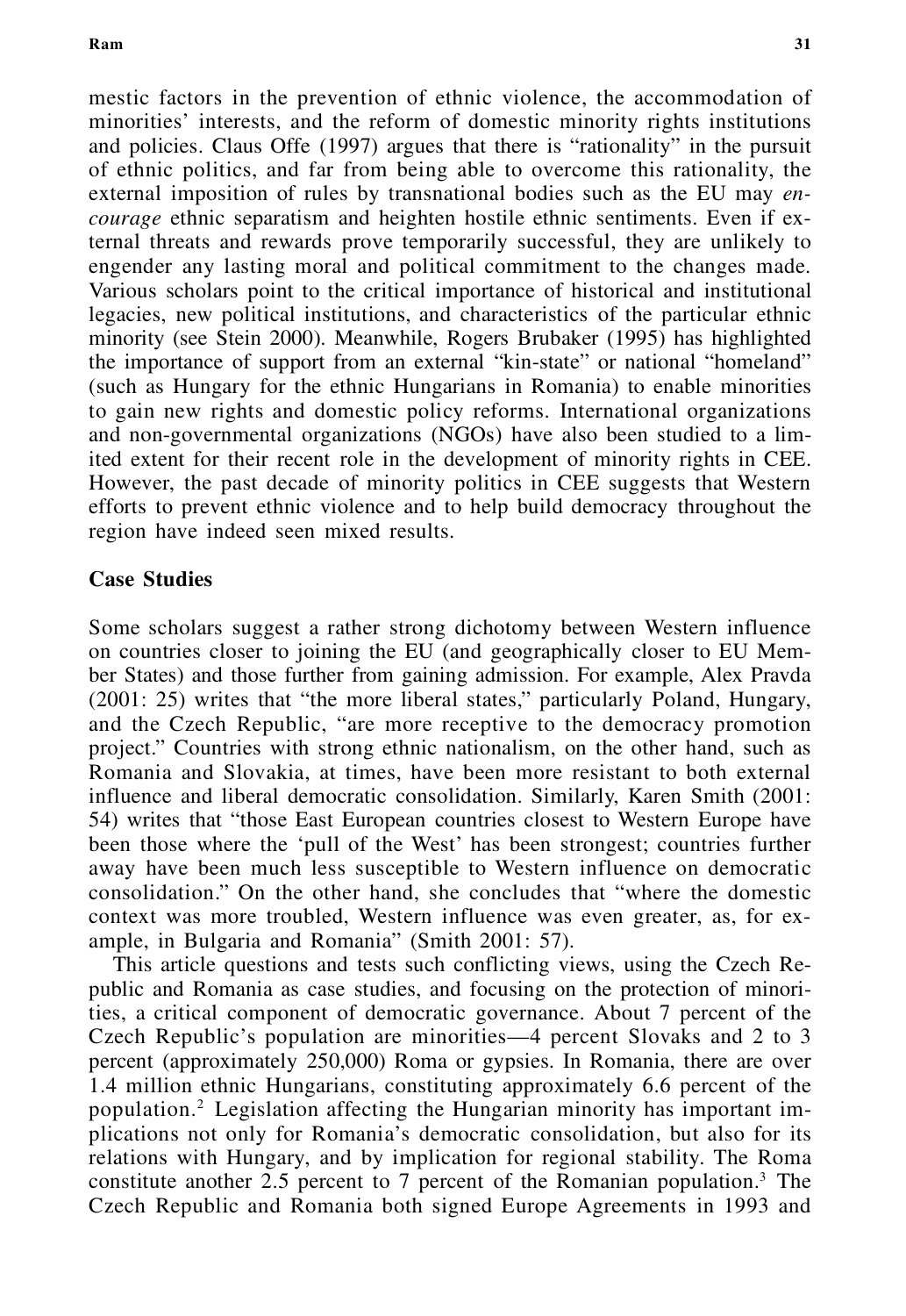submitted their official applications for EU membership in January 1996 and June 1995 respectively. The Czech Republic is now expected to join in 2004; Romania hopes to join in 2007. While some political parties and leaders have been reluctant to make the hard sacrifices and accept the curtailment of sovereignty necessary for joining the EU, Euro-Atlantic integration (EU and NATO membership) has been the primary foreign policy goal of both countries for the past decade.

Using interviews, press reports, government statements, and public records, I outline below the minority rights obligations and expectations for EU membership and assess the EU impact on the development of national institutions and civil society, the process and character of domestic debate, the timing and content of certain domestic legislation, and the evolution of minority rights. I focus on the Roma in the Czech Republic and the ethnic Hungarians in Romania in order to gain insight into the EU's influence on different types of minorities and different types of candidate states. The key minority issues addressed are those which these minorities, international human rights observers, and the EU have given the most attention in the past decade—the citizenship law in the Czech Republic and language rights in Romania. I consider if and how similar EU requirements and expectations regarding minority rights shaped or changed domestic attitudes and policies on the most difficult minority issues these two countries faced as they consolidated their democracies. The final section considers various factors limiting the EU's influence.

In the case of the Czech Republic, always in the group of candidate countries closest to joining the EU, and having twenty years of experience with parliamentary democracy (from Czechoslovakia's independence in 1918 until 1938), one might expect quick development of liberal democratic institutions as well as greater susceptibility to Western influence. Using the case of the Roma, however, a relatively unorganized, widely dispersed minority with minimal financial or political resources and no "kin" state (and thus minimal lobbying power), it is unclear whether external pressure for minority rights would have the intended effect on government policy. The case of Romania provides an important counterpoint, as it is a country which by many accounts began from the worst position in its chances of democratic consolidation and minority rights (e.g., Fischer 1992: 45, 60; Huntington 1991: 270- 9), and started and remains at or nearly last in line for EU membership among the candidate states. With a strong, organized minority group supported by Hungary and domestic political organizations, and strong public support for EU membership, one might expect the government to readily accept special minority rights. Yet, public opposition to such reforms, more distant chances of EU membership, and a less liberal past to build upon made this less likely (see Figure 1). If analogous EU requirements and expectations have similarly affected the domestic reform processes of these two diverse candidate states in the field of minority rights, results should have broad application to less contentious issues and to other candidate countries. The findings would also have implications for other countries that hope to join the EU in the future and practical implications for external actors that hope to induce domestic change.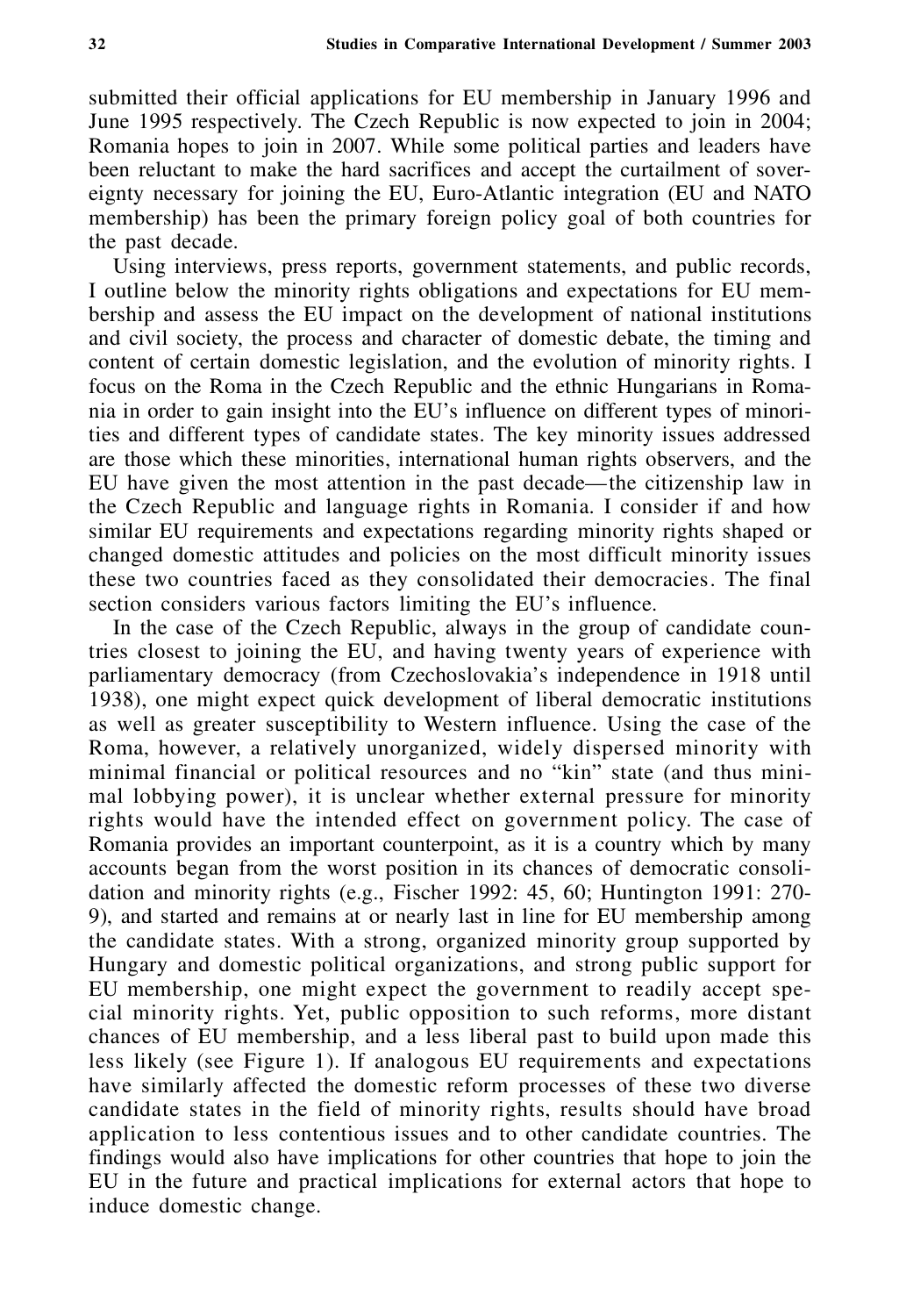| Figure 1                                                        |
|-----------------------------------------------------------------|
| <b>Expectations of Domestic Policy Change in CEE Candidate</b>  |
| <b>States on Minority Rights in Response to EU Requirements</b> |

| <b>Strengthened Minority Rights</b>                       | <b>Negative or No Change in Minority</b><br><b>Policies</b> |
|-----------------------------------------------------------|-------------------------------------------------------------|
| Existence of minority kin state                           | No "homeland" support                                       |
| Liberal democratic history                                | Newly formed state or no democratic<br>history              |
| Geographically close to EU                                | Distant from EU                                             |
| Advanced candidate state                                  | Lagging candidate state                                     |
| Strong public support for minority<br>rights              | Strong domestic opposition to minority<br>rights            |
| "Mobilized" ethnic minority                               | Weakly organized minority group                             |
| NGOs supporting minority                                  | Absence of NGOs supporting minority                         |
| Strong EU pressure                                        | Limited or mixed EU pressure                                |
| Minority participation in government<br>and/or Parliament | No minority representation in<br>government/Parliament      |

### **European Union Obligations**

The protection of human rights and minorities has been identified as a precondition for EU membership by the Maastricht Treaty, the Copenhagen criteria, the Europe Agreements, the Common Foreign and Security Policy (CFSP), and the Amsterdam Treaty. Moreover, the protection of human rights is the basis for membership and a primary focus of activities and conventions of the Council of Europe (COE), an organization that all EU candidates must first ioin.

The 1992 Maastricht Treaty on European Union declares that "the Union shall respect fundamental rights, as guaranteed by the [COE's] European Convention for the Protection of Human Rights and Fundamental Freedoms signed in Rome on 4 November 1950 and as they result from the constitutional traditions common to the Member States, as general principles of Community Law" (Art. F). The Amsterdam Treaty, which entered into force in May 1999, added a new provision (Art. F1) which makes it possible to suspend certain rights of a Member State found to violate this principle, thus strengthening the EU's human rights requirements. The European Commission (1997a: 15) made clear in its 1997 Opinions on the eligibility of candidate countries for the start of accession negotiations that "observance of human rights is part of the *acquis communautaire*" and any state wishing to join the EU must ratify the European Convention first. The 1950 convention set forth a list of fundamental civil and political rights and freedoms (including prohibition of discrimination). As a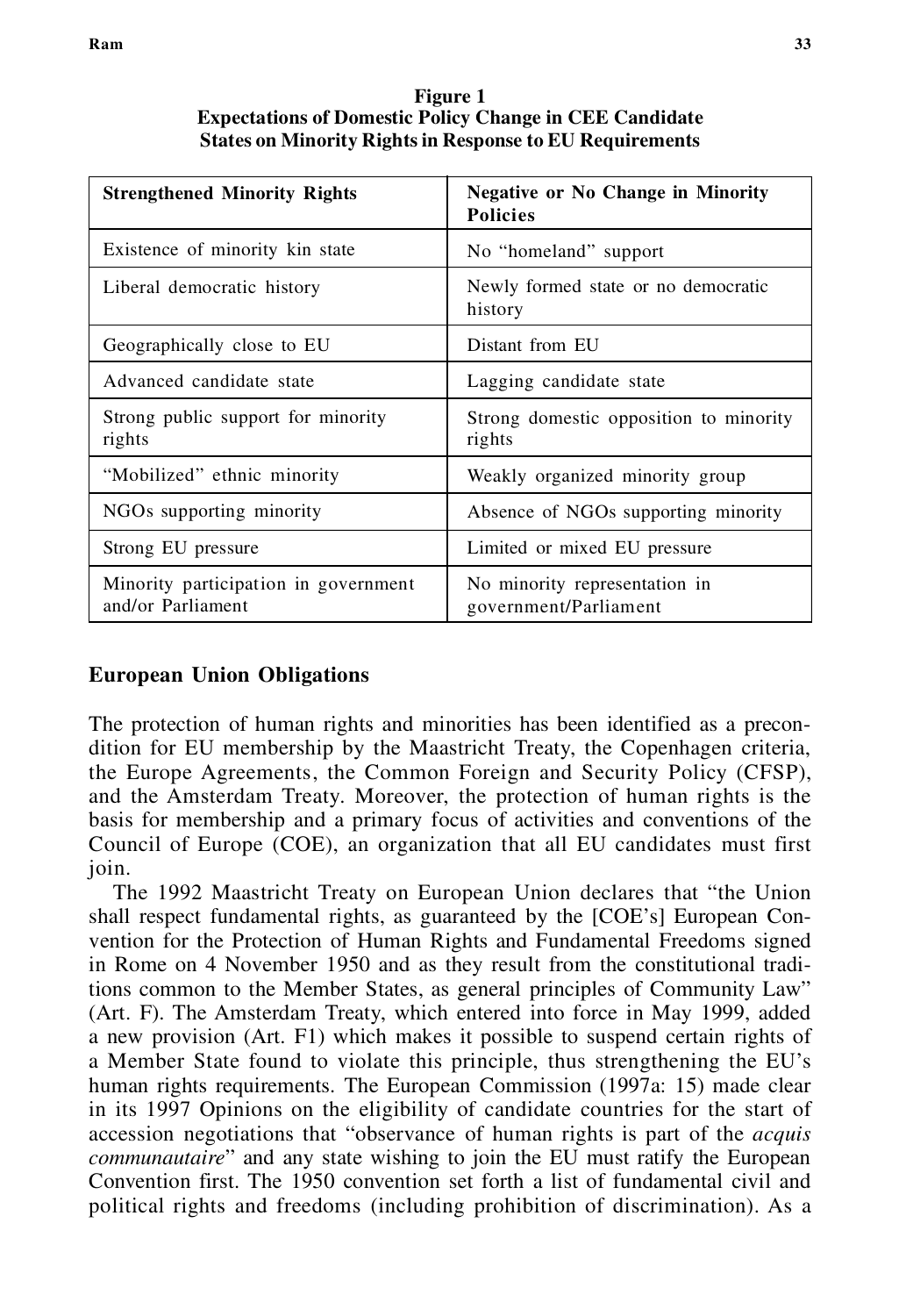means of enforcement, it also established the European Court of Human Rights, enabling any contracting state or individual (if the country accepted the right of individual petition) to file a complaint against another state for violating the convention.

In addition, a European Council Declaration in May 1992 stipulated that every Cooperation or Association Agreement the EU signs with a member of the Conference on Security and Cooperation in Europe (now OSCE) must include a human rights clause. Thus, the Association Agreements signed with the Czech Republic and Romania in 1993 required respect for human rights as the very first "General Principle":

Respect for the democratic principles and human rights established by the Helsinki Final Act and the Charter of Paris for a New Europe, as well as the principles of market economy, inspire the domestic and external policies of the Parties and constitute essential elements of the present association (European Commission 1994a, 1994b).

The EU could use this clause to suspend the agreement in the case of any human rights violations. Domestic institutions guaranteeing respect for and protection of human rights and minorities were also part of the "Copenhagen criteria" for membership outlined at the European Council meeting in June 1993.

With the signing of the Amsterdam Treaty in 1997, anti-discrimination has become a founding principle of the EU. Article 13 gives the EU a legal basis for taking action to combat discrimination on the grounds of racial or ethnic origin, religion or belief, disability, age, or sexual orientation. An Employment Directive, a Race Directive, and an Action Program put these principles into effect in 2000, introducing new anti-discrimination requirements for current and prospective members. The Race Equality Directive stipulates equal treatment irrespective of race or ethnic origin in employment, education, housing, and other areas. Member States must comply with this directive by July 2003, which will require designating an institution to promote equal treatment, provide independent assistance to victims of discrimination, and offer recommendations on racial equality. A prohibition against discrimination on ethnic or other basis is also included in the EU's new Charter of Fundamental Rights adopted in December 2000, which was drafted to highlight the importance Member States attach to human rights.

The EU also expects candidate countries to join the Council of Europe (COE) and to comply with its standards and conventions on human rights and minorities, and the protection of minorities in CEE has been a subject of joint COE-EU programs. The COE tries to bring the laws and institutions of members gradually "into conformity with European norms," which are reflected in its conventions (Council of Europe 1991: 31). As stipulated in its Statute of 1949, every member "must accept the principles of the rule of law and of the enjoyment by all persons within its jurisdiction of human rights and fundamental freedoms" (Art. 3). The European Convention on Human Rights and the Framework Convention for the Protection of National Minorities (which entered into force in 1998) are two of the COE's most fundamental texts, the obligations of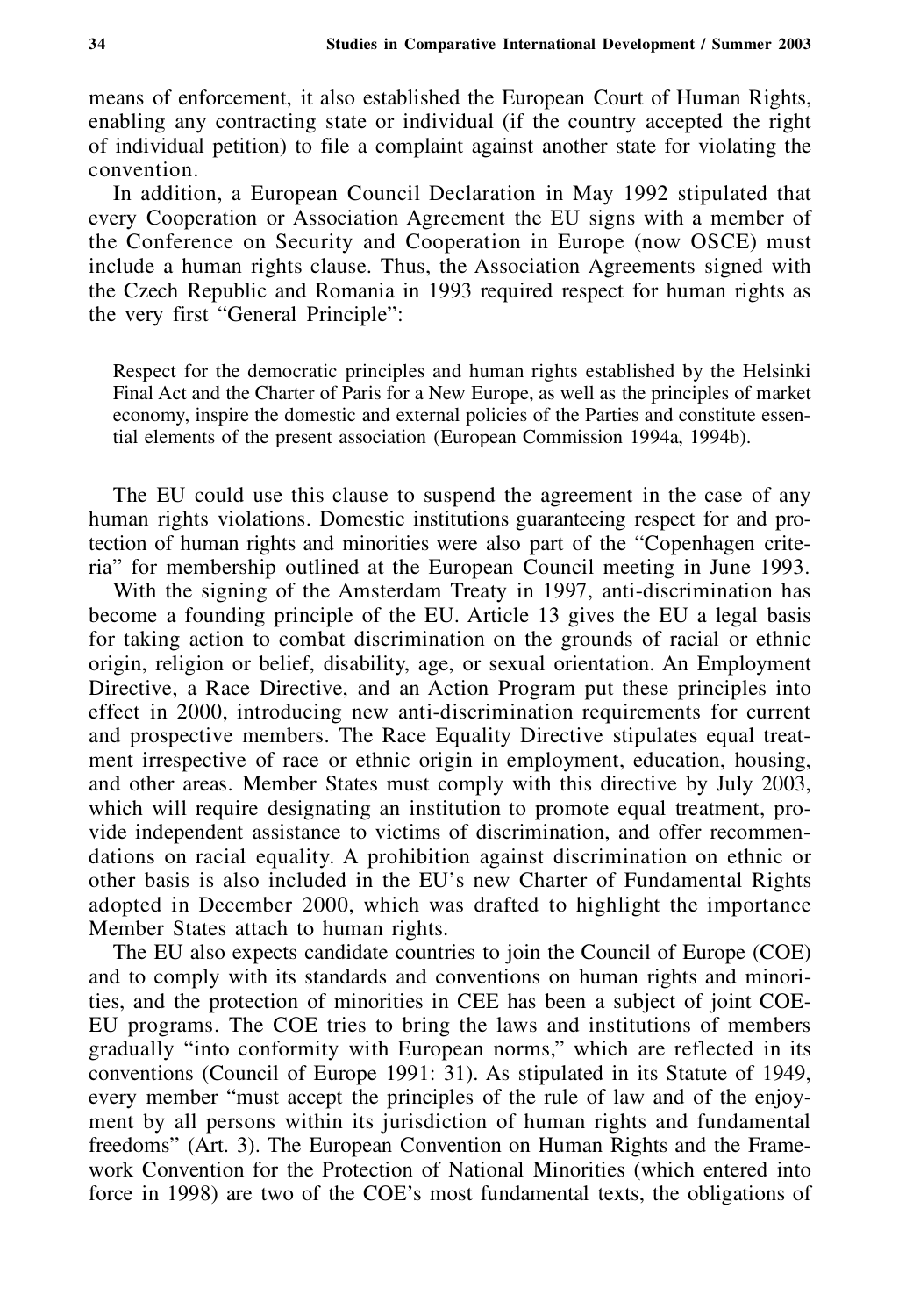which must be honored by all member states. One of the first legally binding multilateral agreements on minority rights, the Framework Convention was intended to protect minorities at the national level by promoting equality and creating conditions in which they can preserve their culture and identity. According to the COE's Parliamentary Assembly, it is also particularly important that member states and applicants comply with Recommendation 1201 (1993) regarding the rights of national minorities (Council of Europe 1995). Recommendation 1201 was intended to add the protection of minority rights to the European Convention, including the right to use one's mother tongue in private and public and (in regions in which there is a large minority population) in contacts with administrative authorities, as well as the right to education in one's mother tongue. Although the COE's recommendations are not binding, its conventions are binding upon signatories and have obligated many states to modify their laws and practices.

The EU and its Member States have communicated their expectations and opinions on minority rights in candidate states in a variety of ways that go beyond the requirements of EU treaties, directives, Council conclusions, and international human rights agreements. Most notably, the European Commission's 1997 Opinions and the subsequent annual Regular Reports have explicitly assessed the progress and problems of prospective members in meeting membership obligations, including human rights and minority rights. Regular meetings at various levels between EU and country officials in the form of Association Councils, Association Committees, and Joint Parliamentary Committees, as well as ad-hoc meetings, official visits, and direct criticism on particular issues of concern, have supplemented these reports and legal obligations in order to transmit the EU's expectations on minority rights and other issues.

Overall, human rights and particularly the protection of minorities in CEE are of concern to the EU as partial proof of democracy and as an important element in maintaining peace and stability within countries and in the region by preventing cross-border conflicts or massive emigration. In this respect, the EU is not the only relevant or influential organization affecting the domestic and foreign policies of CEE countries. The COE, and on some issues the Organization for Security and Cooperation in Europe (OSCE), have been particularly important in defining European norms regarding minority rights and adding pressure to adopt and implement them.<sup>4</sup> NATO membership has been a goal almost equal in importance to EU membership and more quickly attainable, and thus has been particularly influential, for example, in getting countries to sign "friendship treaties" that address minority concerns of their neighbors. Yet, due to the complex structure of the long European integration process, the regular meetings and reviews, the tremendous scope of the reforms required for admission, and the larger presumed long-term benefits, the EU's influence has been much more extensive and pervasive than any of these other organizations alone.

#### **Steps Towards the West and the Institutional Development of Minority Rights**

The CEE countries viewed membership in the Council of Europe as an important first step towards EU membership, by certifying their democratic values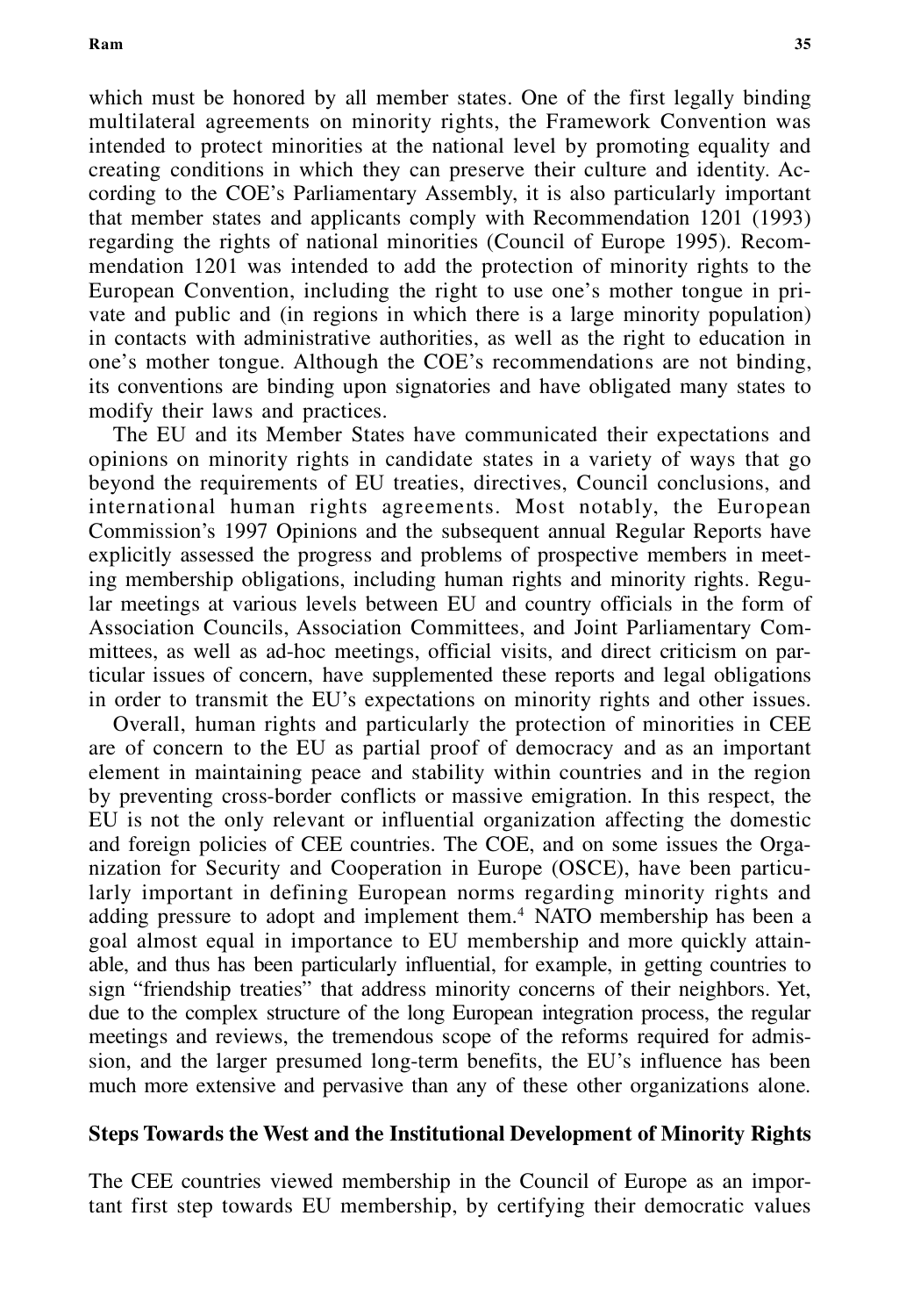and beginning to reintegrate them with the rest of Europe. Czechoslovakia joined the organization in February 1991 (and as the Czech Republic in June 1993). While Romania applied for membership in March 1990 (less than three months after its revolution), the country was supervised by the COE for almost four years before being granted admission in October 1993. According to the COE, Romania was "subjected to the deepest possible scrutiny" in evaluating its application for membership, more than any past applicant, because it began "from the lowest possible base in the denial of human rights, lower even than that of the Soviet Union" (Council of Europe 1994). The Romanian government made a number of commitments in order to join, including agreeing in writing to the COE's controversial Recommendation 1201 on minorities.

Both the Czech Republic and Romania signed the European Convention for the Protection of Human Rights and Fundamental Freedoms and accepted the rights of individual petition to the European Court of Human Rights and compulsory jurisdiction. This provided citizens with an extra-national guarantee of human rights protection, which many have already exercised. Romania ratified the convention in June 1994, "in somewhat record time," according to COE Secretary General Daniel Tarschys (1995: 34). Both countries also signed the Framework Convention for the Protection of National Minorities. Romania signed it the day it was opened for signatures on 1 February 1995 (the same day its Europe Agreement entered into force) and was the first country to ratify  $it<sup>5</sup>$  President Iliescu did not miss the opportunity to emphasize that Romania's quick signing of the convention was "clear evidence of the responsibilities to which our country commits itself in directly assimilating European standards" (Iliescu 1995: 50). Romania also signed the European Charter for Regional or Minority Languages in July 1995; the Czech Republic signed it in November 2000. Moreover, the post-communist constitutions of both countries protect minority rights and, significantly, give ratified international treaties or conventions on human rights precedence over domestic law and consider them directly binding and applicable as part of national law.

Besides joining "precursor" institutions such as the COE and signing human rights conventions, both the Czech Republic and Romania established numerous domestic institutions to protect minorities and enable minority opinions to be heard in the formulation of government policies. While the EU did not mandate the establishment of such institutions, their number, focus, and timing reflected EU expectations or criticism and were often modeled on EU Member States' institutions. The Czech Republic first established institutions specifically for Roma protection in 1997—the year the EU was to decide with which countries to start accession negotiations. In Romania, strong external criticism and the objective of COE membership prompted the government early on to demonstrate some concern for the Hungarian minority. Additional institutional reforms were made in 1996 and 1997, following the 1996 elections and preceding the EU's first decision on accession negotiations.

In the Czech Republic, both chambers of Parliament established standing committees on human and minority rights. There are no guarantees of minority representation in Parliament, however, and only a few Roma have been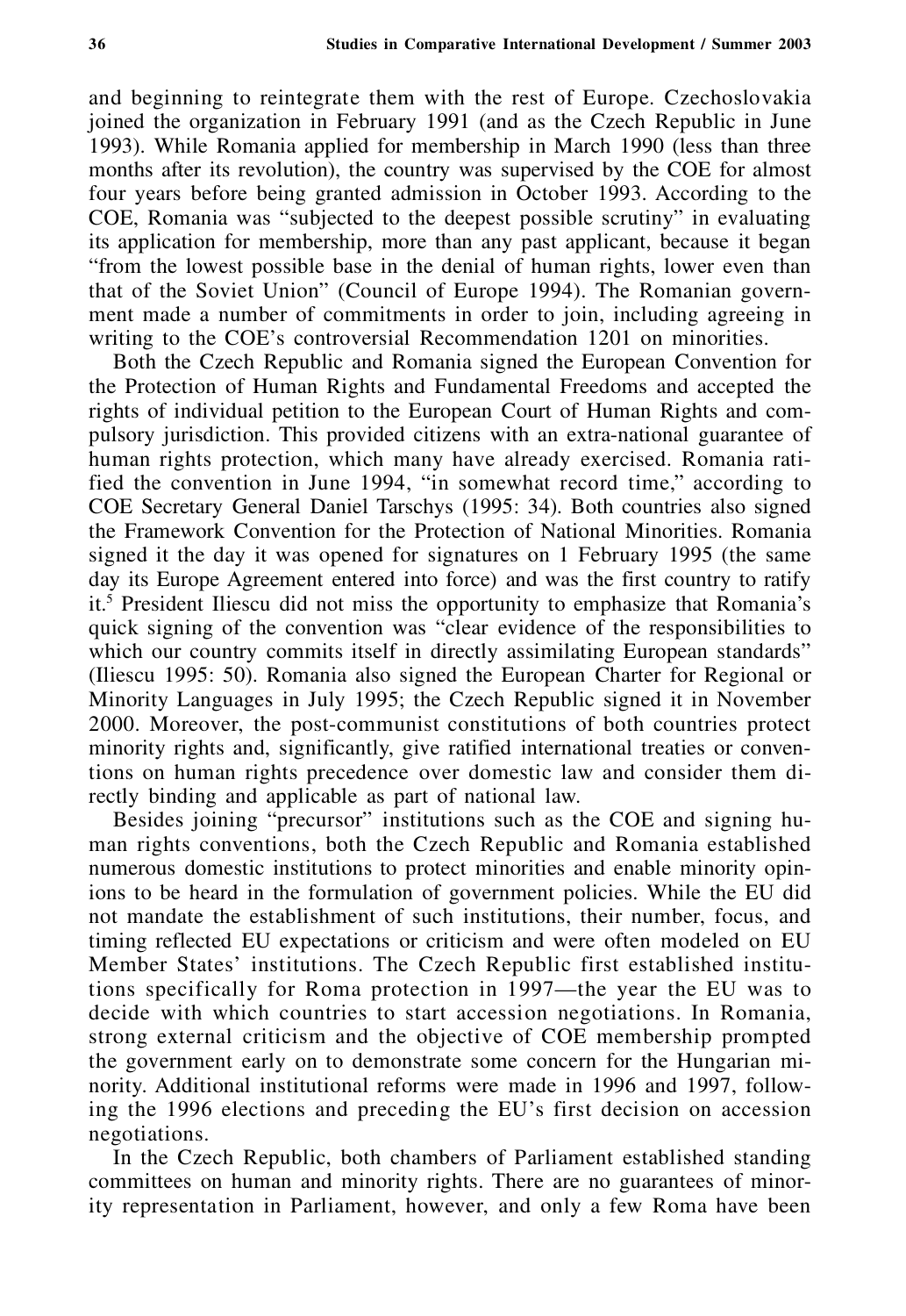members of Parliament.<sup>6</sup> The government created a twelve-member Council for National Minorities (including four Roma representatives) in May 1994 to advise the cabinet on minority affairs. In October 1997, following the European Commission's July 1997 Opinion and preceding the December 1997 decision on the start of accession negotiations, the government established an Interministerial Commission for Roma Community Affairs (replaced by the Council for Roma Community Issues in December 2001) as an advisory body to coordinate government policy, and published a comprehensive report on the situation of the Roma. In August 1998, the new Zeman government outlined how it would improve Roma rights in its Policy Statement (Czech Republic 1998). The following month, the government appointed a UN Human Rights Commission expert to the new post of Commissioner for Human Rights. The Interministerial Commission was expanded in December 1998 to twentyfour members (including twelve Roma and twelve government representatives). According to the U.S. State Department's 1999 Human Rights Report on the Czech Republic, this Commission "has taken an increasingly active role in resolving disputes."

The Czech government established a Council for Human Rights in January 1999 to provide advice on human rights, propose legislation, and monitor compliance with international treaties. It also proposed establishing a human rights ombudsman who, "as in most EU Member States," would observe the protection of human rights and propose legislative changes or initiate court proceedings when necessary (Czech Republic 1998). Parliament approved this measure in December 1999 and the position was established in February 2000, enabling victims of discrimination to file complaints with the government. The government adopted a long-term policy on the Roma in June 2000, shortly after the European Commission's 1999 Regular Report indicated that the Czech government needed "a comprehensive long-term policy to fight discrimination and social exclusion" (1999: 17). The government's first anti-racism campaign, launched in February 2000, also shortly followed this report. The Czech Ministry of Foreign Affairs signed a Memorandum of Understanding and Cooperation with the International Romani Union in April 2001, hired a coordinator for Romani issues in June, and appointed a new advisor on Roma affairs in November. In May 2001, despite the opposition of the Civic Democrats (ODS), the lower house of Parliament approved an Ethnic Minorities Law, giving minorities certain rights in education and official contacts with local and state administration in their mother tongue.<sup>7</sup>

In Romania, minorities have special rights of representation in Parliament with fifteen seats reserved in the Chamber of Deputies, and both houses of Parliament have a Standing Committee on human rights and minorities. A Council for National Minorities (an advisory body including representatives of each national minority group) was created in 1993. In 1996 the new coalition government included two ministers from the Democratic Union of Hungarians in Romania (UDMR, or RMDSZ in Hungarian, the party that represents the Hungarian minority). One minister from UDMR became head of a new Department for the Protection of National Minorities, established in 1997 as an advisory body of the government. A National Office for Roma was created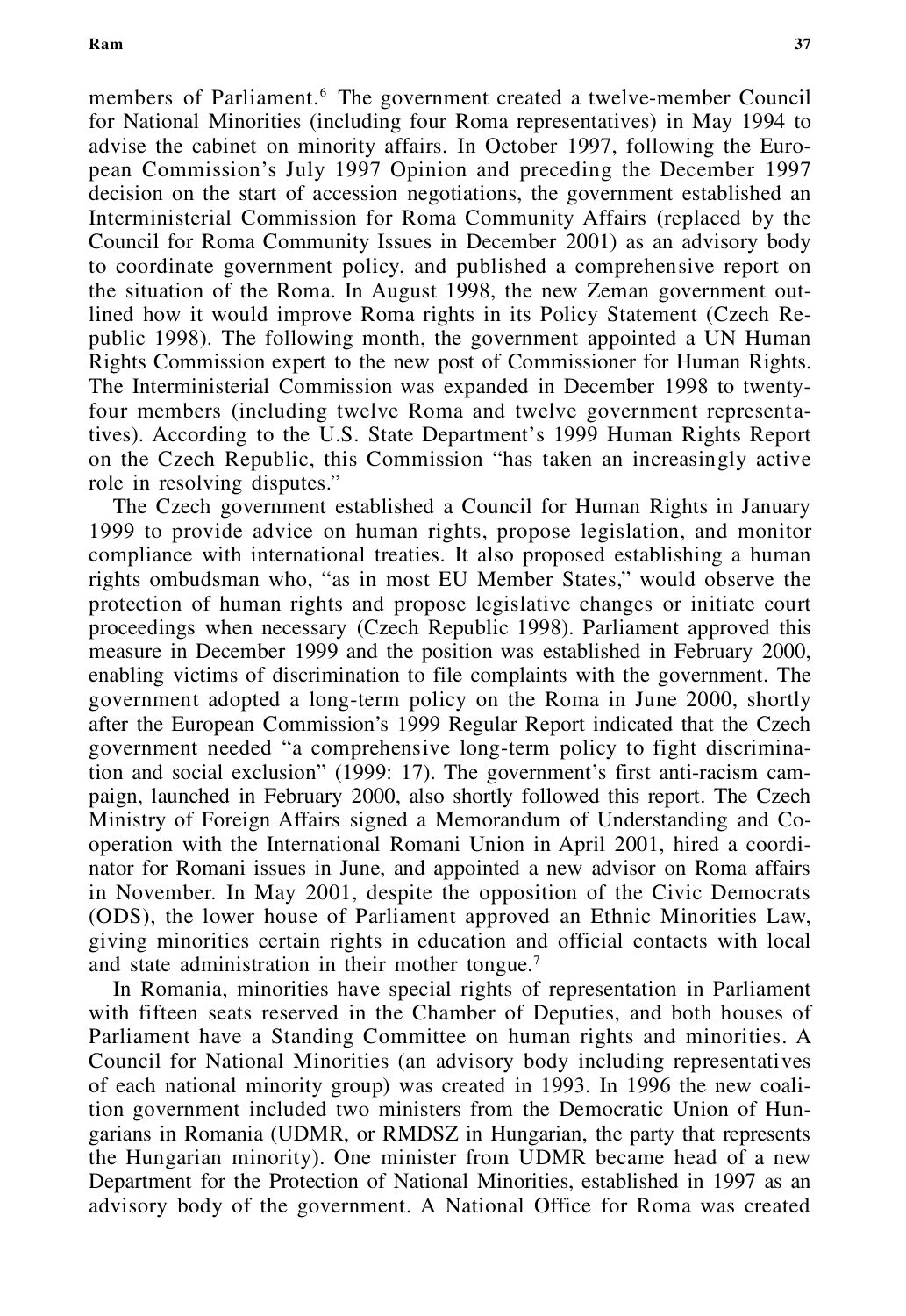within the department. The government also established an ombudsman position (People's Advocate Institution) in 1997 to address complaints related to government civil rights abuses and issue recommendations on proposed legislative amendments. An Inter-Ministerial Committee for National Minorities was established in 1998 within the Department for the Protection of National Minorities. In 2001, the new government administration changed the name of this department to the Department for Interethnic Relations and moved it to the Ministry of Public Information. In line with the EU's new anti-discrimination policy and directive, the government issued an ordinance in August 2000 on preventing and punishing all forms of discrimination and establishing a National Council against Discrimination (CNCD). The CNCD became operational in August 2002 with the role of monitoring, fighting, and eliminating discrimination by responding to complaints, initiating investigations, and fining offenders.

The decision to include UDMR in the new government coalition in 1996, while made possible by the election of the opposition, was prompted in part by concern for Romania's international reputation and EU membership chances. President Constantinescu indicated that "the presence of the UDMR in the ruling coalition was brought about by the need to show Europe and the Hungarians a positive sign over the rights of minorities in Romania" (S.P.A. 1998).<sup>8</sup> According to member of Parliament and Chairman of the Foreign Affairs Committee Victor Bostinaru (1997), the decision was "good for Romania and [sets] ,a good example for Europe." Radu Vasile, then Secretary General of PNTCD (the Christian Democratic National Peasant Party, the largest party in the ruling coalition), later Prime Minister, noted, "UDMR's presence in the government was a highly effective political solution, as it has projected a positive image of Romania abroad" (Rompres 1997c). European aspirations also may have prevented UDMR from carrying out its threats to leave the coalition, despite often bitter disputes. As a Romanian newspaper noted, there might be negative consequences for the coalition if UDMR quit, because this party's presence in the government "can be considered the sole success achieved on the international plane by Romania since the November 1996 elections" (Chirieac 1998). $9$  The EU was thus an important factor in the very design of the Romanian government, which had major implications for minority legislation and protection.

Even when the opposition PDSR and Iliescu returned to power and UDMR was no longer part of the government coalition, the two parties have signed cooperation agreements each year since December 2000. EU and NATO membership was always an important joint objective of the two parties and a reason for their continued cooperation. In their 2002 agreement, for example, UDMR pledged to support the government in achieving certain major goals, including Euro-Atlantic integration and economic objectives. PSD<sup>10</sup> President and Prime Minister Nastase noted the importance of signing the 2002 protocol in view of "our endeavors to ensure positive developments in Romania next year, which will be an important year for attaining our fundamental goals such as NATO integration and speeding up negotiation for integration into the European Union" (Radio Romania 2002).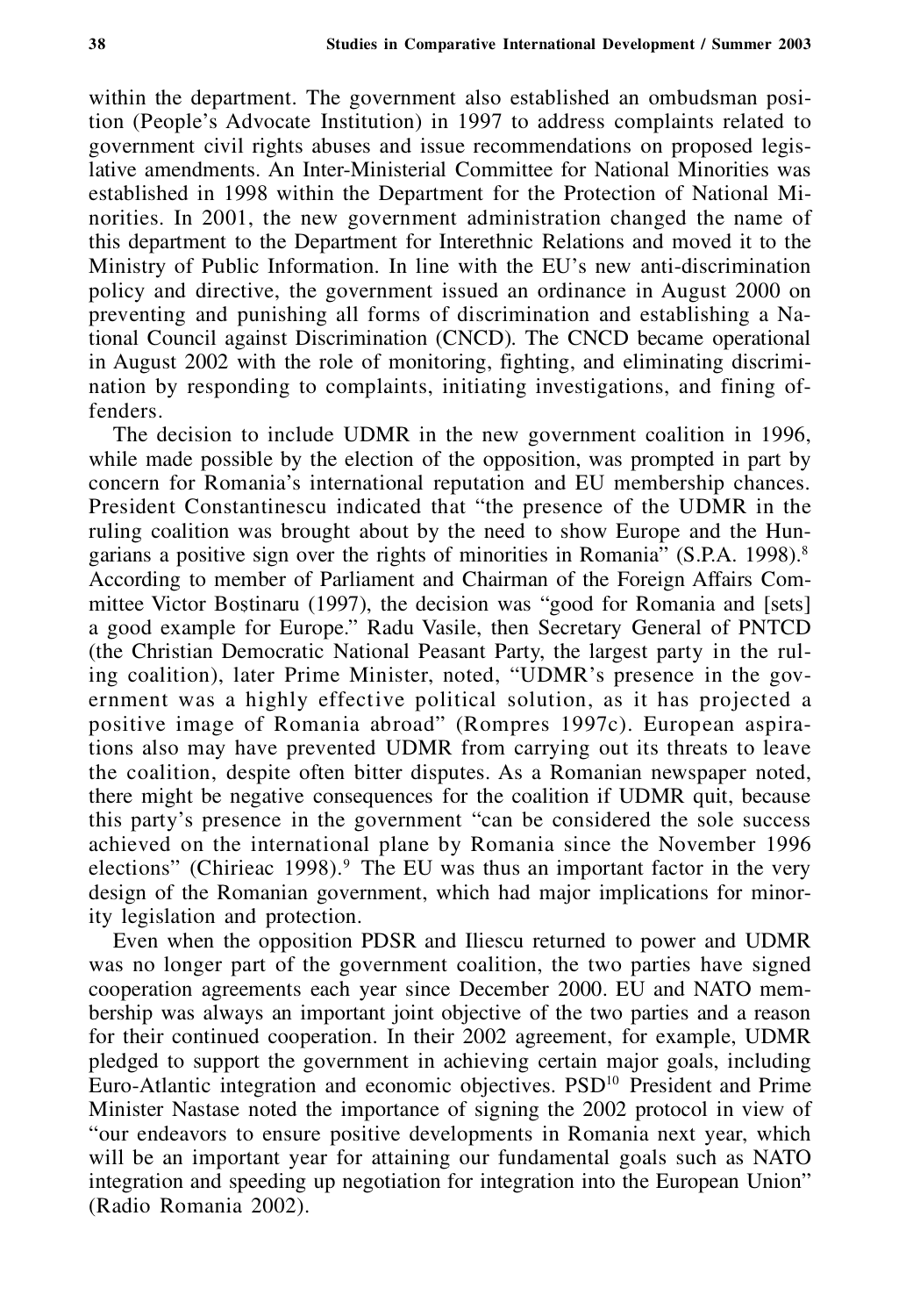The EU has also indirectly affected domestic policies in candidate states by supporting civil society. Financially supported in part by the EU's Phare program, NGOs provide social, cultural, educational, and legal support for minority groups, attempt to improve public awareness, and independently monitor and criticize their government's actions regarding minority rights. Meanwhile, domestic and international NGOs, minority parties, and kin states have retransmitted or "refracted" EU norms and demands, often using EU membership conditions and European norms and treaties as powerful tools in getting their interests addressed. For some minorities, lobbying international organizations to in turn pressure their own government may be more effective than lobbying their government directly for domestic reforms (see Figure 2).

The political representation of the Hungarian minority in Romania is mainly through the UDMR political party, which was established in 1989 and actively represents and promotes Hungarian interests at both the national and local level. It can directly promote the interests of its constituents at the international level through its membership in the European Democratic Union, the Federal Union of European Nationalities, the Unrepresented Nations and Peoples Organization, and the European Peoples Party, and through its contacts with in-



**Figure 2**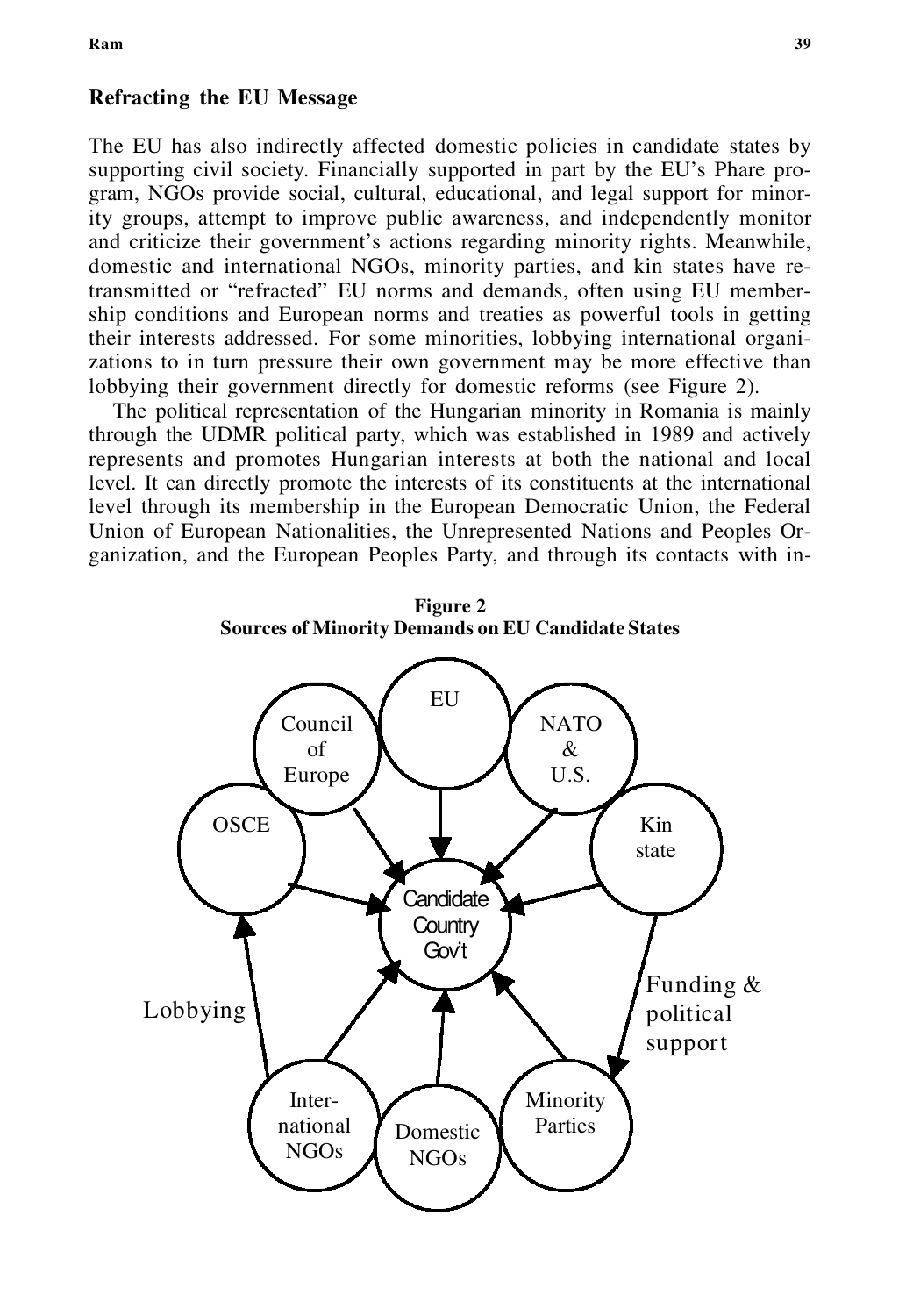ternational organizations such as the Council of Europe, the European Parliament, the OSCE, the West European Union, and the Inter-parliamentarian Union. Hungarians in Romania also have the support of the Government Office for Hungarian Minorities Abroad, a public administrative body in the Hungarian government supervised by the Political State Secretary responsible for Hungarians abroad.

NGOs representing the Roma and established by Romani activists have proliferated over the last decade. However, according to Zoltan Barany (2002: 205-24), the vast majority of organizations run by the Roma in CEE focus on socioeconomic concerns rather than political participation, compete with each other for scarce resources, tend to be poorly organized and poorly funded, are often unaccountable to their funders or "constituents," are not very representative of their communities, and are largely ineffective. Quite unlike the Hungarian minority, "the Roma's preparation for collective political action is extremely poor by virtually all criteria of successful ethnic mobilization" (Barany 2002: 77). Even the International Romani Union is widely considered to be ineffective. Nonetheless, a number of domestic and international organizations, such as the Czech Helsinki Committee, the Tolerance Foundation, the Helsinki Citizens Assembly, the Gremium of Roma Regional Representatives, and the European Roma Rights Center, have played an important role in monitoring and publicizing the problems that Roma have confronted in the Czech Republic and in this way have influenced both European and domestic policy (see U.S. CSCE 1999).

#### **Legislation Affecting Minorities**

Over the past decade, two issues in the Czech Republic and Romania garnered significant EU and international criticism for their negative impact on the Romani and Hungarian minorities, respectively: the Czech citizenship law and Romanian language policies.

#### *The Roma and the Citizenship Law in the Czech Republic*

International attention to the plight of the Roma in the Czech Republic was initially raised by the new citizenship law, which took effect when the Czech Republic became an independent country on 1 January 1993. Soon after it was adopted, it became apparent that the requirement for Slovaks living on Czech territory to demonstrate a clean police record for the previous five years in order to qualify for Czech citizenship prevented many Roma from becoming citizens. This stipulation violated international law as it retroactively increased the penalty for a crime (to loss of citizenship) above that which existed at the time the crime was committed and also violated the law of state succession (U.S. CSCE 1996: 3). Some Czech scholars believe the law was specifically designed to exclude many Roma from attaining Czech citizenship (see, for example, Šiklová and Miklusaková 1998).

EU and U.S. officials immediately criticized the law for discriminating against the Romani population, but the Czech government strongly resisted amending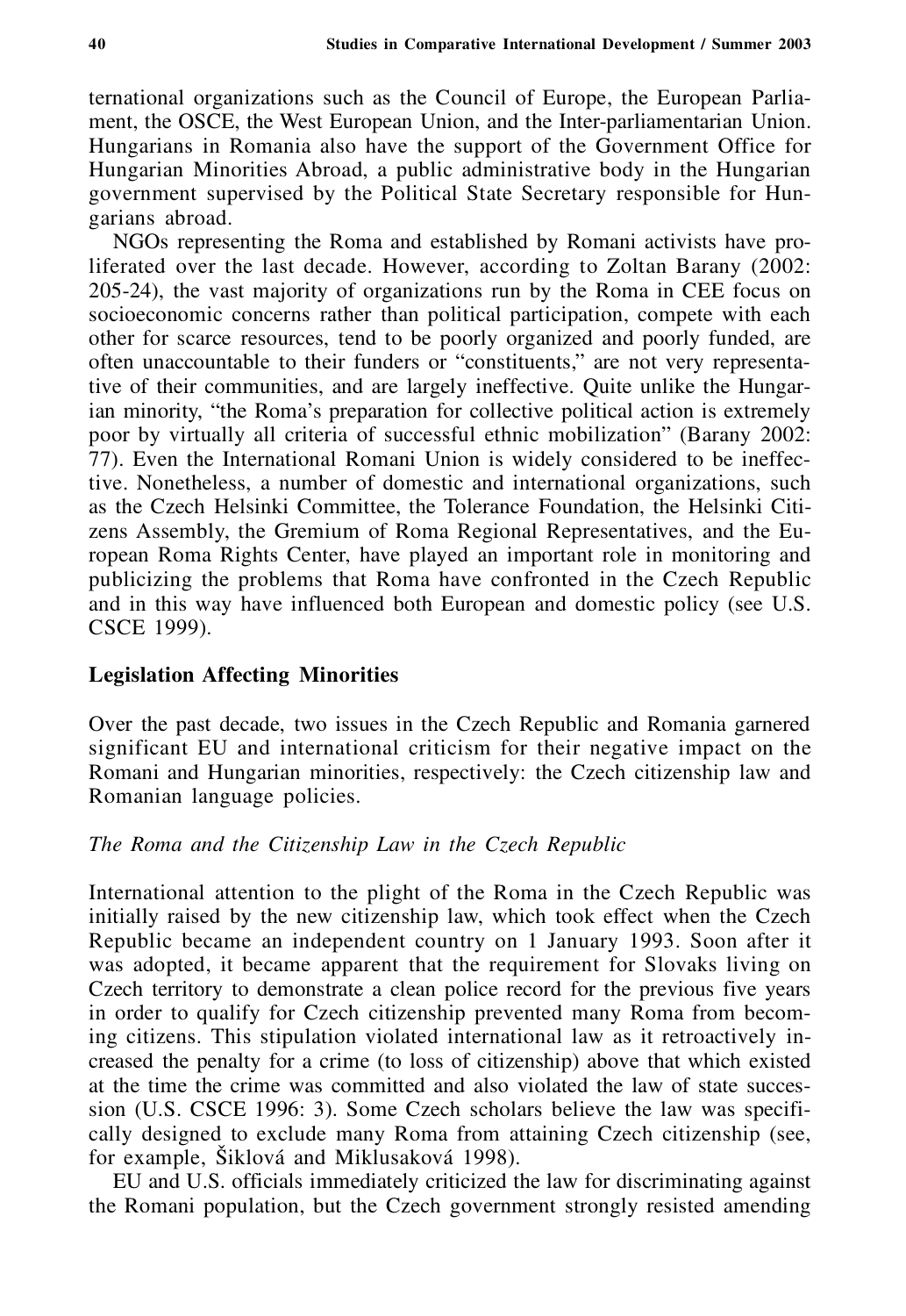it, considering the issue solely a matter of state sovereignty. When opposition members of Parliament challenged the law in the Czech Constitutional Court in September 1994, the Court also ruled that the law was "in no way discriminatory." In November 1994, Council of Europe Deputy Secretary General Peter Leuprecht visited Prague, and Czech Vice-Premier Jan Kalvoda authorized a COE commission to review the citizenship law and offer recommendations. Nonetheless, Leuprecht considered it highly unlikely that the Czech government would change the law. As head of the government's Council for Minorities Hana Fristenka explained in December 1994, "The political will to amend this law does not exist. The law simply will not be amended" (Lyman 1994). Even President Václav Havel, often looked to as the moral voice of his country, noted that the law "genuinely does correspond to analogous laws in other states. I do not think amending it somehow is at present a burning question" (Lyman 1994). Jirí Payne, chairman of the Foreign Affairs Committee in Par-ˆ liament agreed, stating, "I am convinced that [international] critics of the law don't understand exactly how it is in our country" (McClune 1996).

Despite the lack of any significant domestic support for changing the citizenship law, and the government's strong opposition to any outside interference on the issue for over three years, the law was amended in April 1996 to remove the most criticized aspect of the law—the "no criminal record" requirement. As a Prague newspaper acknowledged, "The amendment—authored by a member of the ruling coalition Civic Democratic Party (ODS)—indicates a major policy turnaround for the right-wing party" (McClune 1996). It was made in direct response to European criticism and pressure, as concerns grew that the issue might hurt the country's international reputation and thereby hinder its ability to attain EU membership.

Jirí Payne, who drafted the amendment (and had earlier strongly opposed ˆany changes to the law), told reporters that it was "designed to bring the citizenship application procedures closer to the European model" (McClune 1996). According to a member of the Helsinki Citizens Assembly human rights organization, "growing international pressure, catalyzed by the sharp reprimand from the Council of Europe in 1994, is almost certainly the reason behind the ODS's change of heart" (McClune 1996). Some Czech scholars give the COE even greater credit: "Although nongovernmental organizations criticized the law as early as 1994 as retroactively discriminatory toward one minority, the government started a dialogue on the subject only when the Council of Europe handed down its recommendations" (Šiklová and Miklusaková 1998). Although Czech opinions on the Roma had not significantly changed, the government became more responsive to international pres sure when its broader goals such as EU membership were at stake. As one Czech observer recognized, "Only in the last two years, when awareness of the [Roma] problem extended beyond national boundaries and affected the interests of the majority of the population, did the Czech government start to look for a long term policy to address minority problems" (Turnovec 1998: 15). Ladislav Body, the only Roma representative in Parliament, noted that the government's compromise on this issue was a result of intense international pressure (Baker 1996).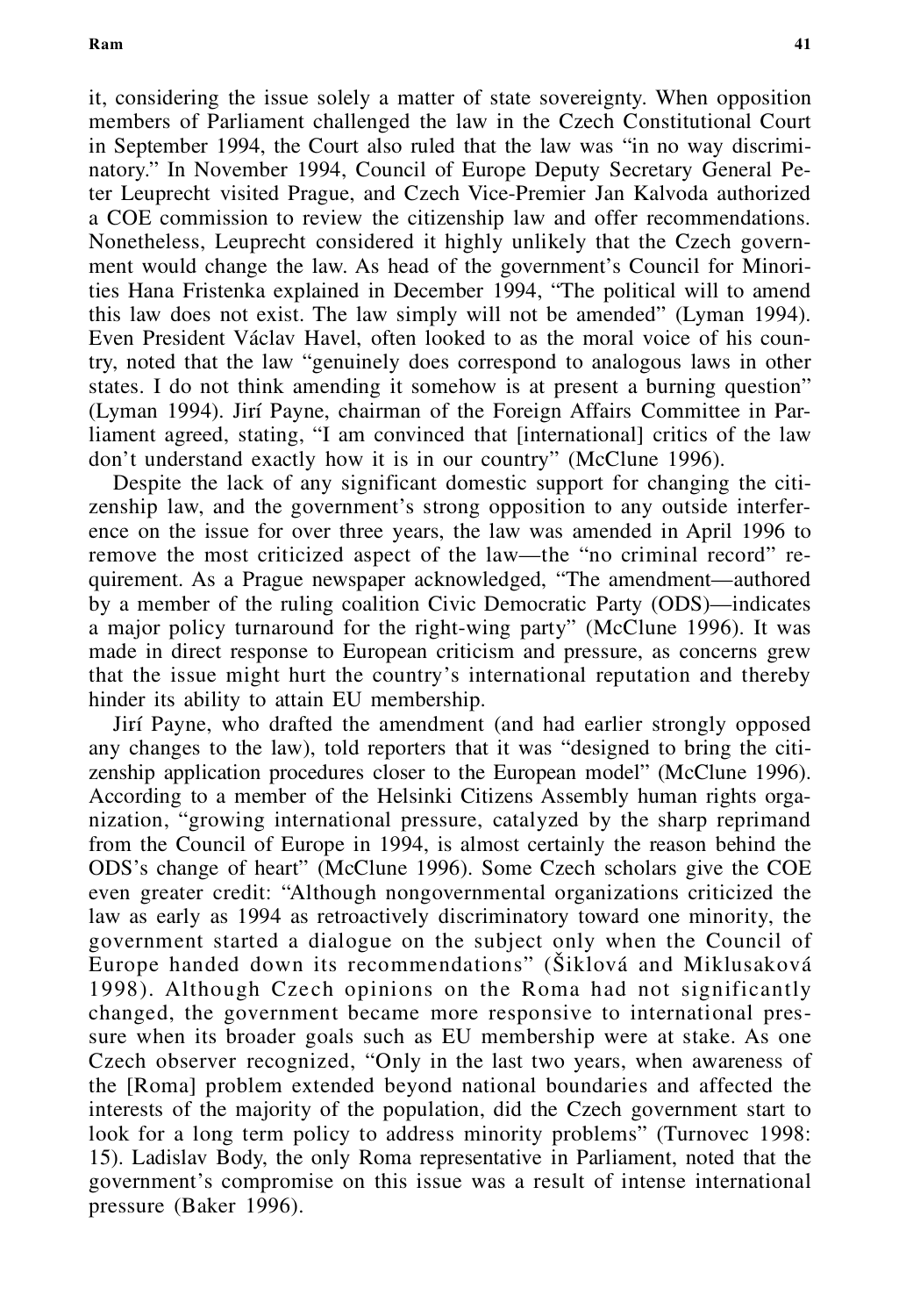When there was some continued criticism of the amended  $law$ <sup>11</sup>, Czech Deputy Minister of the Interior Martin Fendrych (1996) reiterated that "we hold the stipulation of conditions for granting citizenship as an exclusive domain of national legislation." In its 1997 Opinion, the European Commission (1997b: 19, 20) pointed out that the Roma experience daily discrimination, are subject to racially motivated attacks, do not have adequate police protection, and are discriminated against most notably under the citizenship law. After the application of the law was criticized again in the European Commission's 1998 Regular Report and elsewhere, the government adopted another amendment in July 1999, making it easier to attain Czech citizenship. The Commission's 1999 Regular Report praised this amendment.

In October 1999, the Roma of the Czech Republic once again drew international attention when the town of Usti nad Labem built a wall dividing the Roma in city apartment buildings on one side of the street from non-Roma residents in adjacent houses who had complained of noise and garbage. Again, a domestic issue became an international one. Immediately after the wall was built, European Commissioner for EU expansion Guenter Verheugen called it a violation of human rights that would hurt the Czech Republic's reputation as a civilized democracy, and said the EU would require the Czech government to quickly resolve this issue (CTK News Wire 1999a). Several Czech officials, including Vaclav Klaus, Usti nad Labem mayor Ladislav Hruska, and the chairwoman of the Czech Senate's human rights committee, took offense at the foreign intervention on this issue, especially as the central government was not involved. Nonetheless, the Czech government this time quickly condemned the wall following the criticism, Prime Minister Zeman conveyed the EU's criticism to Parliament (while pointing out that this was not the only reason it should be removed), and the Parliament voted for its removal (CTK News Wire  $1999b$ ).<sup>12</sup> With the promise of a state subsidy, the town dismantled the wall in November 1999 one month after it was built.

The government's reform of the citizenship law, the removal of the wall in Usti, and the continued attention to Roma issues in the country exemplify how the EU membership objective has affected domestic policies on even highly controversial minority issues. The EU, with the support of the COE and human rights organizations, kept low-priority minority issues in the public eye, induced the government to reform its legislation despite tremendous domestic opposition, and prompted additional steps to reduce discrimination and improve the situation of the Roma. New institutions and reforms took place both under the "euro-skeptical" Klaus government and subsequently under the opposition Social Democrats brought to power by the June 1998 elections. In both cases, they would not likely have occurred without international pressure.

#### *Hungarian Language Laws in Romania*

The protection of the Hungarian minority in Romania was a considerable concern of the EU from the beginning of the country's reform process, as tensions had already erupted in violence in Tirgu Mures in March 1990. Conflict arose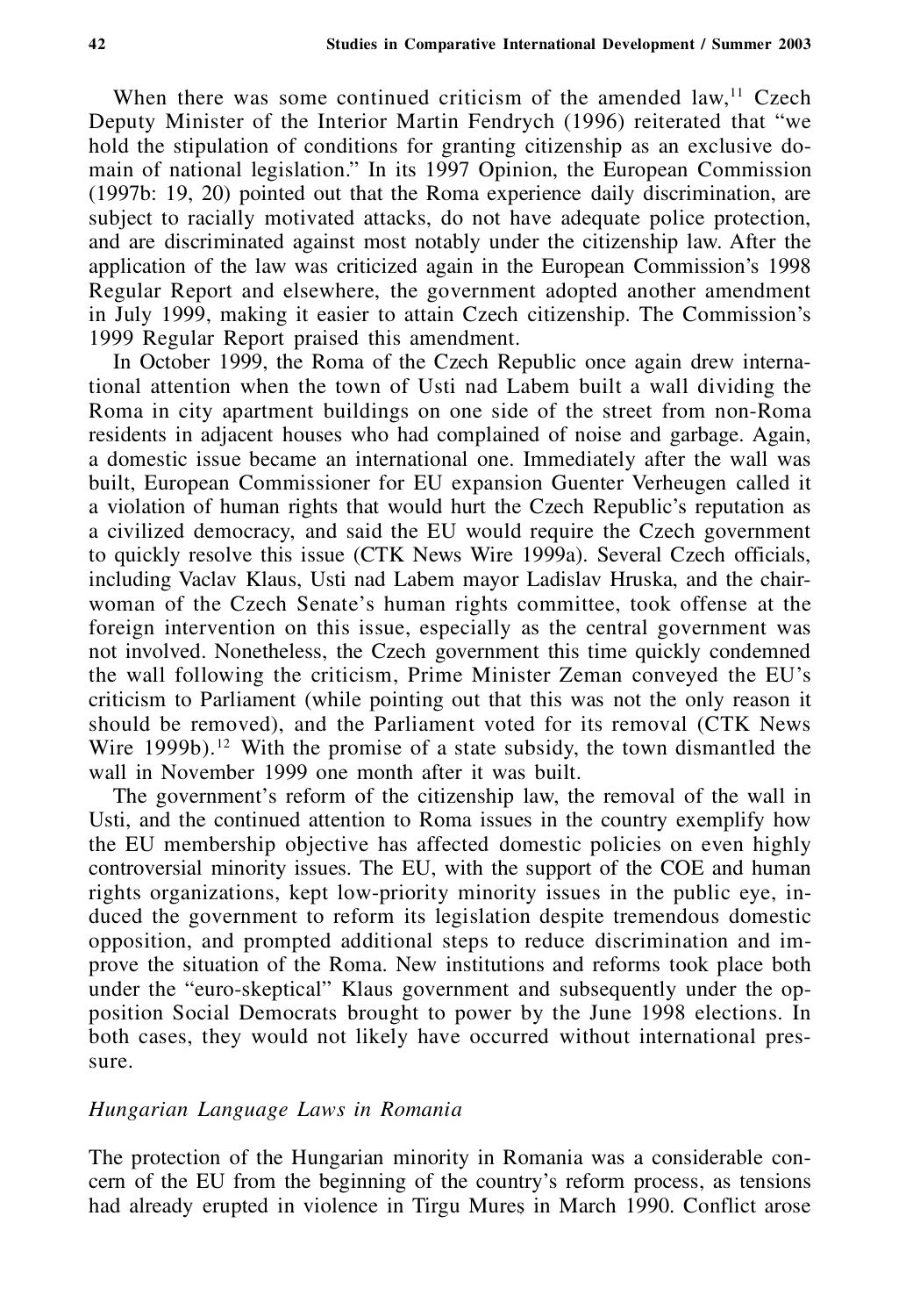**Ram 43**

not only on ethnic grounds but also over territorial issues, with nationalist Romanians claiming that Hungary intended to re-annex Transylvania or that the Hungarian minority wished to secede from Romania. Language rights were among the highest concerns of the Hungarian minority, and former Prime Minister Victor Ciorbea called the Education Law one of the "burning issues" of Romanian society because of its important implications for minority and language rights (Rompres 1997b). Hungarians had strongly criticized the Romanian government and the Education Law because of restrictions on teaching in Hungarian and establishing a Hungarian university. As expressed by a Hungarian-language newspaper in 1994, "the legislature adopted, and continues to adopt laws that gravely violate fundamental human and civil rights. . . . The law on education takes first place among these measures" (Gazda 1994).

The Romanian Parliament passed a new Education Law in July 1995, just one month after the government submitted its application for EU membership. Hoping to forestall any EU criticism, the government's Public Information Department produced a glossy pamphlet in English entitled "The New Education Law in Romania: One of the Most Democratic in Europe," explaining the law's democratic nature and European inspiration:

[The law] seeks to be modern, to combine the most democratic provisions that exist in similar laws of European nations with the tradition and specific traits of the Romanian school, considering the existing situation in Romania. It is in accordance with all the international documents Romania has signed (Romania 1995: 1).

The European Parliament had earlier issued a resolution on the protection of minority rights and human rights in Romania at the initiative of Otto von Habsburg, "a well-known staunch supporter of the Hungarian interests" according to the pamphlet. In response to alleged misinformation provided by von Habsburg, the publication intended to provide "a clear and accurate image of this law and of the democratic and humanistic principles underlying it" (Romania 1995: 1). Government officials proudly cited the COE's commissioner for minorities, who evaluated the law as "elaborated on Western standards, guaranteeing all ethnic groups the right to have an education in their native language" (*East European Constitutional Review* 1995: 23). The document noted that only Hungarian minority leaders were not satisfied with this law (Romania 1995).

The production of the Education Law pamphlet demonstrates not only the government's efforts to satisfy the EU (perhaps even more than the Hungarian minority), but also the deep understanding government officials had developed of international expectations and European norms. The full text of the Romanian law was included in this pamphlet, juxtaposed with excerpts from European agreements (the COE Framework Convention on the Protection of National Minorities and the European Charter for Regional or Minority Languages) and even Hungarian legislation. The content of the law was guided by specific European and international legal requirements, including the Document of the Copenhagen Meeting of the Conference on the Human Dimension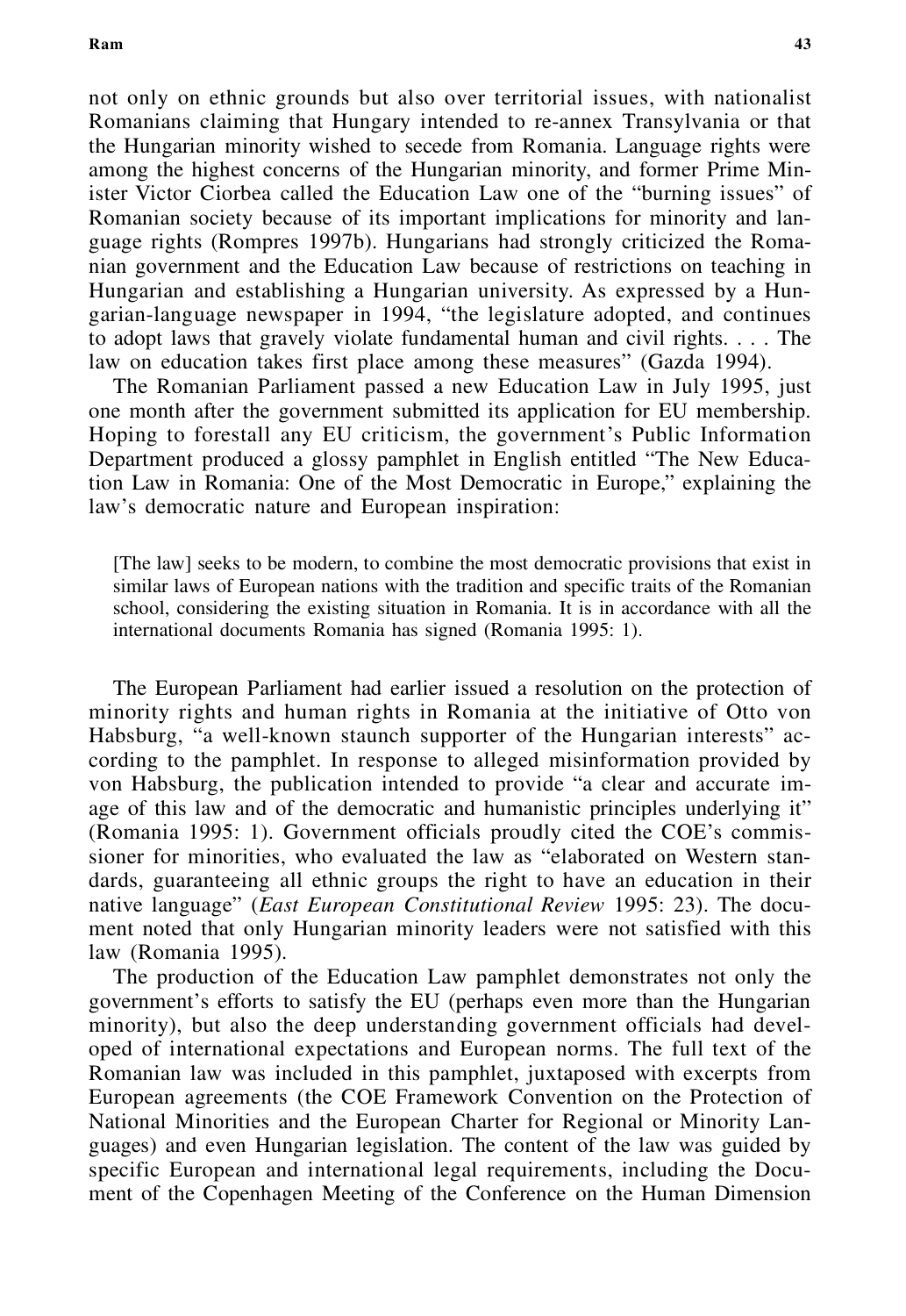of the CSCE, the U.N. Declaration on the Rights of Persons Belonging to National or Ethnic, Religious and Linguistic Minorities, and Recommendation 1201/1993 of the Parliamentary Assembly of the COE (Romania 1995: 36).

EU approval of the Education Law was eagerly sought, both to improve EU membership chances and to quell domestic criticism of the law from the Hungarian minority, mutually reinforcing goals. Just as the government defended its domestic legislation in an international arena, the Hungarian minority party, UDMR, similarly carried out its criticism of the law in external fora, for example, by sending students to protest it at the COE's Parliamentary Assembly in Strasbourg (*East European Constitutional Review* 1995: 23). Thus, the EU membership objective wholly altered the approach to domestic policy making in Romania, making international approval a critical element as well as a useful tool.

The November 1996 elections marked an important turning point in minority rights in Romania, as Hungarian activists considered President Iliescu to be "anti-Hungarian," and the new government appeared much more responsive to their interests. The Education Law remained the primary concern of the Hungarian minority after the elections, and they continued to criticize it due to remaining limits on teaching in minority languages. As the new government brought UDMR into its coalition, it was also concerned about the party's expectations on education and language issues.

Just before the EU was to issue its Opinion on Romania's eligibility for accession negotiations in July 1997, the government revised the minority language provision of the Education Law again. With support of UDMR, and after long negotiations among the coalition parties, the amendment gave national minorities the right of education in their mother tongue at all levels from primary to university education and opened the possibility of establishing a Hungarian-language university. The opposition parties, however, in particular the Party of Social Democracy (PSDR) and the Romanian National Unity Party (PUNR), strongly opposed the law because it would expand minority rights. Thus, passing the Education Law in Parliament would have required more votes than guaranteed by the ruling coalition (Dimofte 1997: 11). The government had submitted the proposed amendment to the Senate Education Commission at the end of June 1997, but soon after withdrew it and instead issued an emergency ordinance on 10 July 1997 to bypass protracted debates likely in Parliament.

The emergency ordinance on local public administration adopted in May 1997 was another critical decision affecting minority language rights. It declared the right to use minority languages to conduct business in the public institutions of communities where at least 20 percent of the population belongs to this minority. This law had been changed to harmonize with the COE's European Charter for Regional or Minority Languages, the European Charter of Local Self-Government, and Recommendation 1201. The progressive changes in the law were made during a three-day COE Parliamentary Assembly meeting in Bucharest that coincided with a visit of Hungary's president, less than two months before the European Commission's Opinion. The Romanian government asked the COE to monitor the new legislation and assist with its implementation.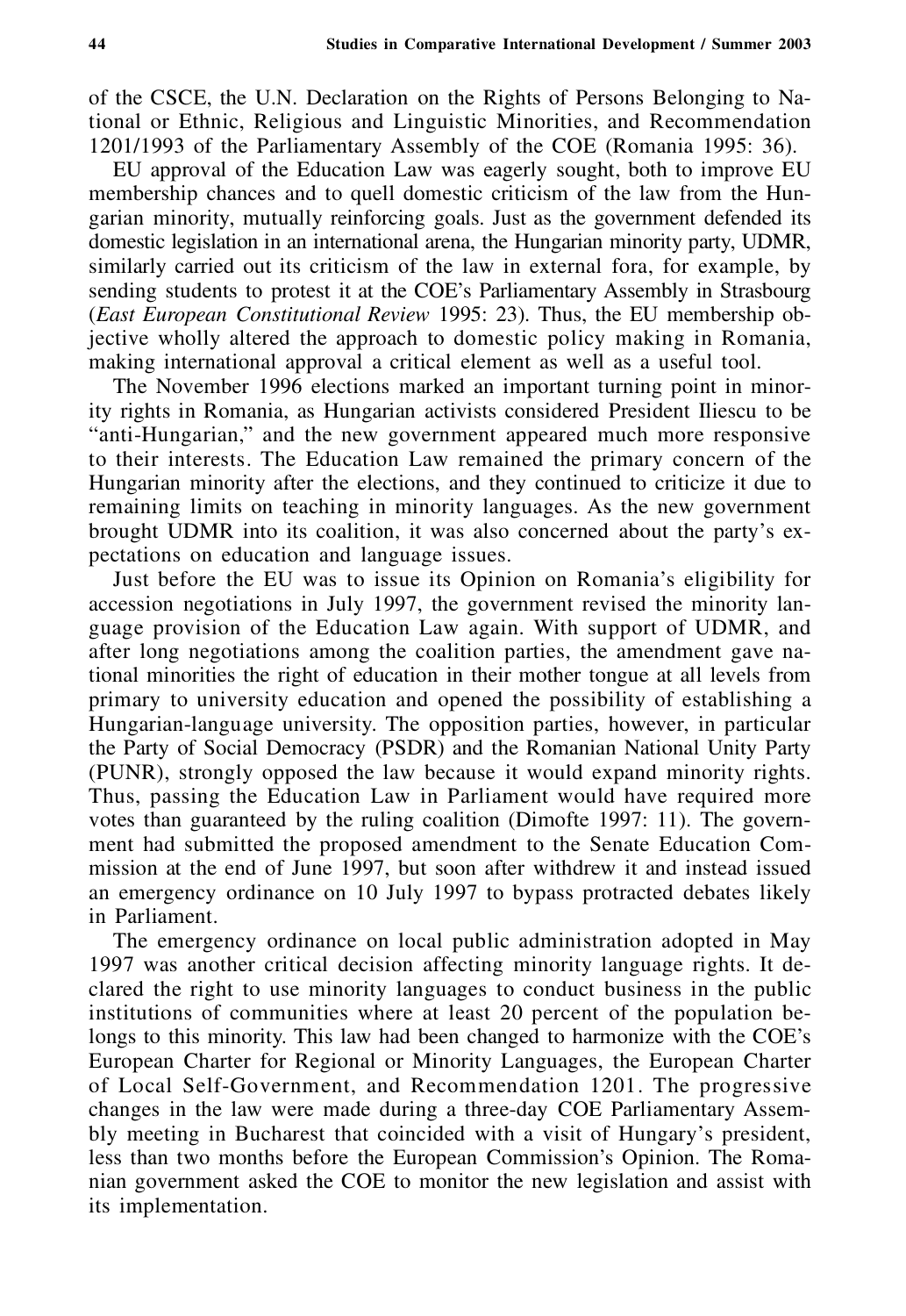The Romanian government received positive reviews from abroad with the adoption of the two emergency ordinances in 1997. The Hungarian Minister of Education and Culture, for example, congratulated his Romanian counterpart and the Romanian government for "the successes they have achieved in mother-tongue education" (Duna TV 1997). Von Habsburg, the European MP who had criticized the 1995 Education Law, also expressed his approval of the changes: "Your new cabinet has made a very good impression, especially through the way it treats minorities" (*Romania Libera* 1997). The European Commission recognized these positive reforms in its 1997 Opinion, although it did not recommend starting accession negotiations with Romania. In its September response to the Opinion (preceding the European Council's final decision on accession in December 1997), the Romanian government listed the minority-language provision of the public administration law, "conforming to European norms," as one of the country's key achievements (Romania 1997: 6).

The emergency ordinances, however, remained "bitterly contested" by Romania's opposition parties, and the government could not prevent subsequent debates in Parliament to amend them (see Rompres 1997a). In December 1997, over strong objections of President Constantinescu and just days after the Luxembourg Council accepted the Commission's recommendation not to start negotiations with Romania, the Romanian Senate voted to amend the Education Law and to rule out the establishment of a minority-language university or faculty. As the Chamber of Deputies continued debate on these issues throughout 1998, they lacked clear European norms on the most disputed topic of the Education Law—the establishment of an independent statefunded Hungarian-language university. Questioned about Romania's international commitments on the issue, Max van der Stoel, OSCE High Commissioner for National Minorities, explained that "there is no such international norm, which would instruct Romania as to what it should do" (HHRF 1998). After ongoing debates and threats by UDMR to leave the government coalition, the Education Law was again amended in July 1999 to establish minorities' right to education in their mother tongue at all levels of education and to allow the establishment of Hungarian-language sections and faculties within existing universities and the possibility to establish multicultural state universities.<sup>13</sup>

The local public administration law also continued to be debated before entering into force in the previous EU-approved and UDMR-supported form in May 2001. This result was achieved after President Iliescu and the PDSR returned to power following the December 2000 elections, and UDMR considered it a strong victory in its cooperation with the ruling party. Politicians and the media had again stressed the necessity of adopting this legislation in order to apply European standards and COE requirements in Romania.

The Romanian government's acceptance of Hungarian language rights and cooperation with the Hungarian minority party, even when the opposition regained power in 2000, exemplifies how difficult domestic reform issues in this country's post-communist transition have been deeply affected by international factors, the EU membership objective above all. The Romanian govern-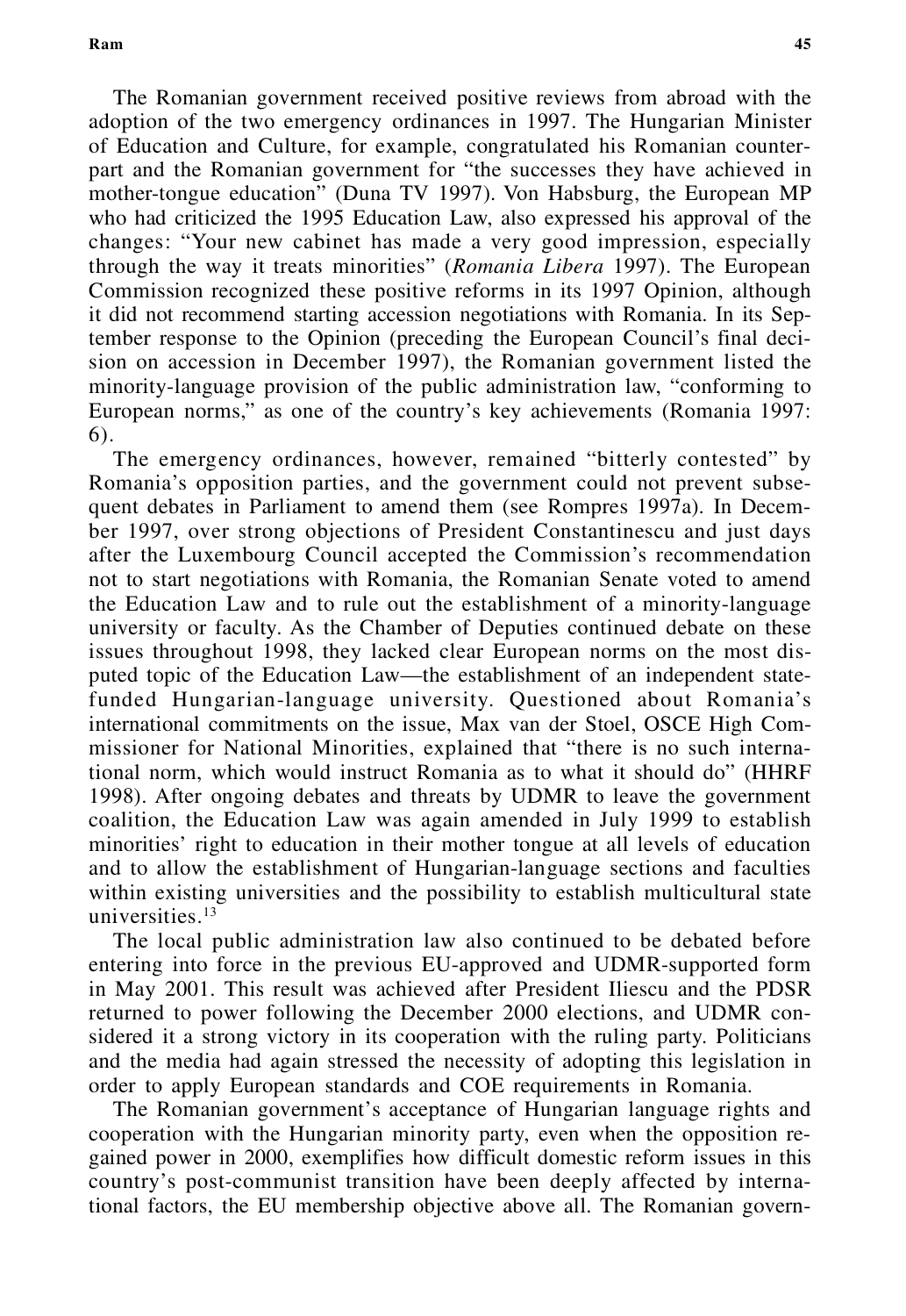ment made strong efforts to convince the EU that its new policies were fully consistent with European norms, and both the government and the minority lobbied the EU or COE to defend their position. Despite occasional setbacks and frequent disagreements, the government's attention and response to the interests of the Hungarian minority has gradually increased over the past decade and relations have significantly improved.

#### **Limitations to EU Influence**

In the resolution of some of the most controversial post-communist minority issues in both the Czech Republic and Romania, the EU significantly influenced the agenda, political debates, and policies, as demonstrated by the above cases. The governments in these countries responded in different ways to controversial EU membership requirements. The Czech government, for example, was more apt to cite sovereignty as a reason the EU's interference on such domestic issues was invalid. In Romania, the necessity of gaining international approval and recognition often prompted the government to issue emergency ordinances to push through controversial legislation. Both countries in some way changed their legislation in response to EU and international criticism, despite intense domestic opposition. However, a number of internal and external factors limited the overall impact of the EU on the protection of minorities (see Figure 3).

*Domestic Politics.* First, the relevance of domestic politics should not be discounted. In particular, the change of political party in power (especially with the elections in 1998 in the Czech Republic and 1996 in Romania) led to important improvements in minority rights. It is difficult to assess the importance of the change in government relative to other factors since the EU's stance on minority issues also changed over time and the EU made important enlargement decisions in 1997 and 1999. In some CEE countries, most notably Slovakia, domestic politics clearly and significantly limited the effect of

|                                                          |                | <b>DOMESTIC</b>                                                                                                                       | <b>INTERNATIONAL</b>                                                                                                                                                                              |                               |
|----------------------------------------------------------|----------------|---------------------------------------------------------------------------------------------------------------------------------------|---------------------------------------------------------------------------------------------------------------------------------------------------------------------------------------------------|-------------------------------|
| EU pressure,<br>conditions, &<br>membership<br>objective |                | political party in power<br>public opinion on<br>specific reforms<br>popular attitudes toward<br>minorities<br>enforcement mechanisms | role models<br>clarity of demands<br>degree of EU interest $\&$<br>pressure<br>distance from EU membership<br>timing of demands<br>international organizations<br>international NGOs<br>kin state | Domestic<br>Policy<br>Outcome |
|                                                          | <b>FILTERS</b> | minority rights NGOs<br>minority leaders/parties<br>minority representation<br>in gov't/Parliament                                    |                                                                                                                                                                                                   |                               |

**Figure 3 Factors Filtering EU Influence on Minority Rights of Candidate States**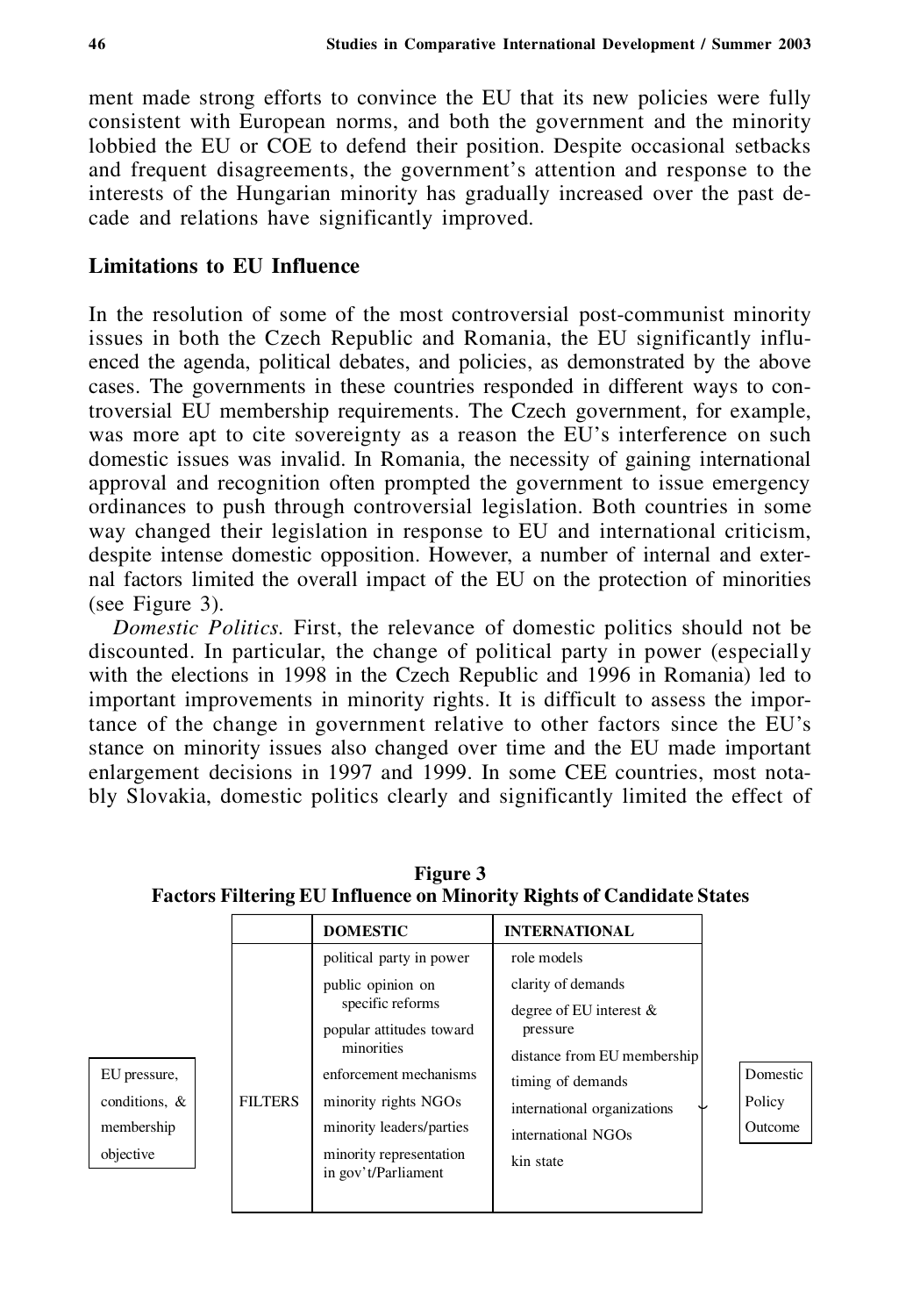international pressure on minority rights. In all cases, however, the EU has altered the options available to political leaders and leaders' decisions have often been in direct response to EU conditions, criticism, or expectations. In the Czech Republic and Romania, even the earlier governments made some significant policy reforms against their will because of international pressure. In addition, following the elections of the opposition, the EU membership objective was still often a necessary factor in the adoption of institutions or legislation protecting minorities. Moreover, while the Hungarian minority considered the PDSR and Iliescu an obstacle to its objectives in the first half of the 1990s, UDMR's cooperation with the government when the PDSR regained power in 2000 garnered significant successes in minority rights. Even in Slovakia, the EU only gradually increased its pressure on the government and its emphasis on democratic accountability, and the government was slow to recognize that it might be forced out of the group of frontrunners for EU membership if it did not make appropriate reforms. As Kevin Krause (2002: 21, 22) writes, "By the time the EU had become more insistent in its demands, the avoidance of accountability [by Prime Minister Meciar] had gone beyond personal preference to political necessity." Thus, domestic political leaders and international institutions may play an equally important role in the development of minority rights in EU candidate states.

*Civil Society, Minority Parties, Kin States.* Second, minority leaders, NGOs, and the ethnic minority "homeland" have all helped bring international attention to domestic minority issues, while some minority groups have been more adept than others at using their government's EU membership objective as a tool to attain greater rights. Hungarian activists, the Hungarian minority party, and the Hungarian government have all helped to promote international attention to their demands in Romania, and this—in coordination with the EU's interest and concern for regional stability—has advanced their cause. While Hungarian activists have had some significant differences among them, until now they have been able to present a more or less united front to the government on major issues through the UDMR. The Roma, on the other hand, have not been very organized or politically active as a cohesive minority group, and thus were less effective at pressing their concerns with their government or with the EU. Significant disagreements among Roma leaders and their lack of a concrete, unified domestic political agenda have also made it more difficult for their governments to respond appropriately to their interests. Moreover, while the Roma have been supported by a number of domestic and international NGOs, they lack the powerful political and economic support of a kin state. Therefore, while the EU effect on protection of the Roma has been strong, it has been more limited than the effect on Hungarian rights.

*Unclear Demands, Poor Models, and Double Standards.* Third, the mixed record and approaches to the protection of minorities in EU Member States and sometimes vague EU requirements made quick resolution of some issues by candidate states more difficult. There are no universally accepted practices on a number of minority issues, including minority-language education, collective versus individual rights, and autonomy versus integration. Thus, the EU often cannot provide an "easy fix"; nor does it always offer a good role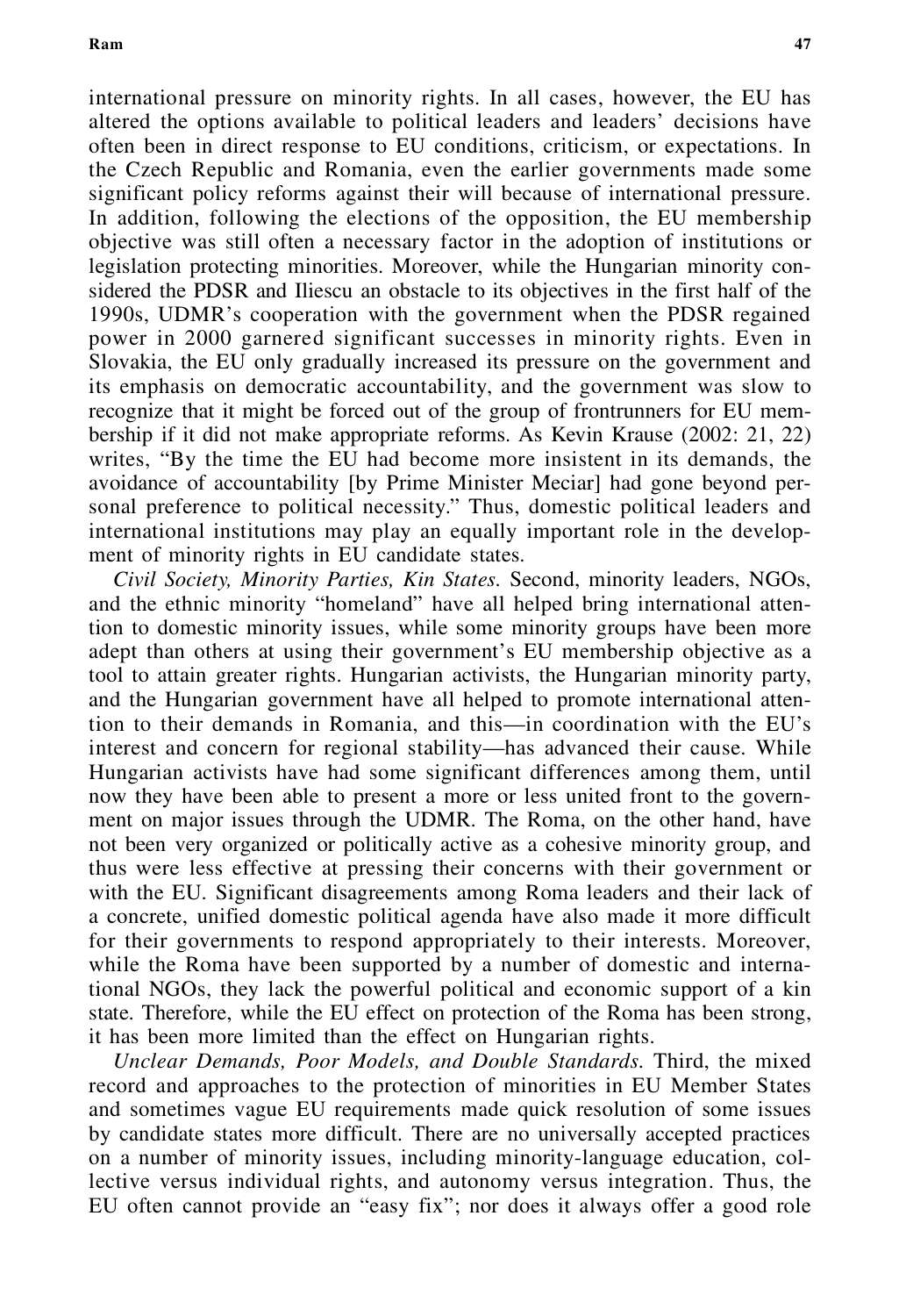model. Many international agreements that candidate states are expected to sign to demonstrate their protection of minorities have not even been signed by EU Member States. For example, the Framework Convention for the Protection of National Minorities has been signed and ratified by all ten CEE candidate states except Latvia (which has signed but not yet ratified it), while EU Member States Belgium, Netherlands, Luxembourg, and Greece have yet to ratify the agreement, and France has not even signed it. Moreover, some EU members have equally poor or worse protection of minorities than candidate countries. For example, a recent International Helsinki Federation (2001) report on human rights in the OSCE region finds that racism has notably increased in Germany; Slovakia, Spain, and Sweden, among others, have been reluctant to identify racially motivated crimes as such; and the Roma are discriminated against and subject to violence in almost every OSCE country.

Thus, in CEE both those who sought special protection of minorities and those who opposed it looked for and found European models to justify their stance. Activists and even government officials who looked to the West to provide clear guidance on expected reforms and easily transferable models to emulate were often frustrated. The EU would have better leverage in bringing about change in its neighbors' policies if it could enforce similar changes in its own Member States. In some ways, EU Member States have even fostered racism in CEE through their efforts to stop the flow of immigrants and asylum seekers. A recent example of this is the British government's passport inspections at Prague Airport from July 2001, based on a Czech-British Agreement to prevent an influx of Roma asylum seekers. Some Czech Roma criticized their government for accepting what they considered a racist arrangement solely "to please a country with so much influence on the EU enlargement process," while the opposition and the press criticized the government for allowing such an encroachment of Czech sovereignty (Roma News of Radio Prague 2001a). Most recently, the Romanian government has been concerned that the EU or its Member States may reimpose visa restrictions in order to keep out the Roma. This has reinforced the popular perception that the Roma are the problem and that EU countries are also prejudiced against them, thus weakening the credibility and effectiveness of the EU in criticizing prospective members.

*The EU's Learning Curve and Pressure*. Fourth, effects on minority rights are limited by the EU's own degree of interest and pressure. As the EU did not at first consider the Roma a threat to regional stability, addressing their situation did not appear to be an urgent matter. It was the official EU view at the end of 1996 that there was no problem with the Czech citizenship law and that the human rights situation in the Czech Republic was sufficient for membership (Greger 1996). In 1997, the European Commission (1997b: 19) acknowledged that it had insufficient information on the actual situation or even number of Roma. Thus, while noting the problem of widespread discrimination against the Roma in its Opinion on the Czech Republic, the Commission's conclusions were rather positive, and it prescribed only that the "already substantial efforts of the Czech authorities in the cultural sphere . . . must be stepped up in the future" (European Commission 1997b: 19-20).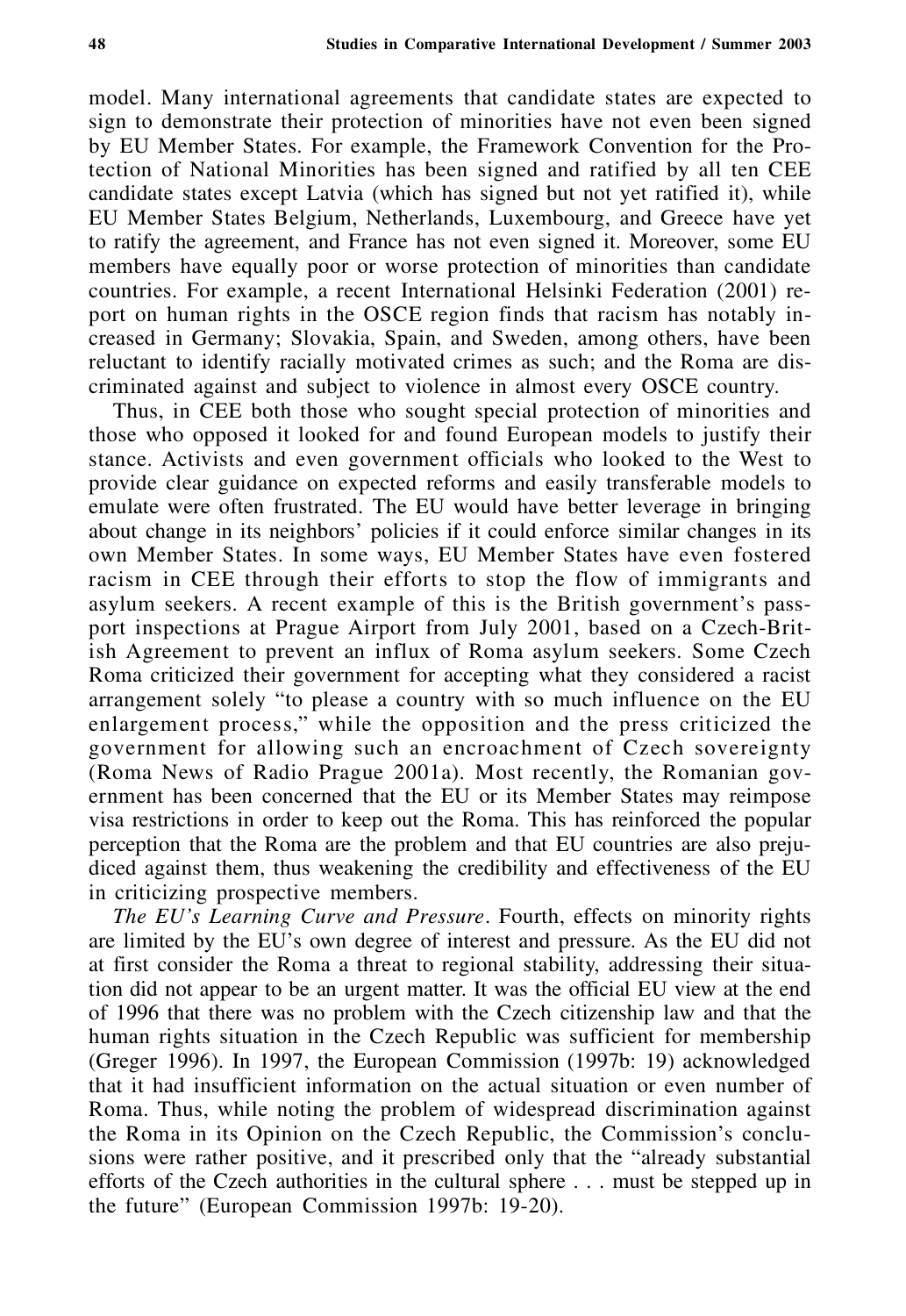The EU paid relatively little attention to the Roma until they began seeking asylum in Western Europe, and EU members began to recognize that indeed the Roma pose a potential threat to regional stability through massive emigration if their rights are not protected at home. The Commission's annual Regular Reports have become noticeably more detailed each year about the problems the Roma confront in their home countries, and the EU has now made specific improvements in Romani rights a more explicit condition of the Czech Republic's EU membership. In July 2000, the head of the European Commission delegation in the Czech Republic even stated that "the protection of minorities will soon be one of the most important conditions for the admission of candidate countries" (CTK News Wire 2000). As EU attention and pressure regarding the Roma situation has grown each year, the attention and response of the Czech government has also grown.

EU attention to the Hungarian minority in Romania, on the other hand, was initially quite strong. Romania was originally one of the countries of greatest concern to the international community regarding minority rights, and protection of the Hungarian minority was one of the first explicit requirements for COE and EU membership for Romania. The large Hungarian population living outside Hungary (mainly in Romania and Slovakia) was also one of the two key concerns the 1995 European Stability Pact was created to address (Arnould 1995: 18). Thus, international pressure resulted in quite dramatic gestures in Romania, where observers had expected little advancement and feared further violence on minority issues. The signing of the friendship treaty with Hungary in 1996 under the Iliescu government and the inclusion of the Hungarian minority party in the government coalition in 1997 were major accomplishments spurred in large part by the EU incentive (as well as NATO in the case of the Treaty). For all of Romania's transition difficulties, improvement in the country's human rights situation from the most dismal level in 1989 has been steady and dramatic. In general, human rights observers in both countries agree that their governments' actions have tended to depend on the human rights agenda of the European Union; the issues most readily addressed were those that the EU considered especially important.

The chances of gaining EU membership are also relevant; membership must remain attainable in order to provide a strong incentive for reform. Eight CEE countries are slated to join the EU in May 2004, leaving out only Romania and Bulgaria of the current candidate states. Because the EU has such a strong influence over minority rights (and a multitude of other issues) in candidate states, "second wave" countries such as Romania must continue to see the benefits of making sacrifices for membership. While at times Romania has been prompted to make greater reforms than the Czech Republic because it is further from EU membership and must "prove" its worthiness, the acknowledged distance from joining has sometimes reduced this pull.

*Popular Attitudes.* Fifth, changing racist attitudes among the general population in post-communist countries has been neither a focus nor a result of EU intervention. Thus, despite government efforts to improve the situation of the Roma, racism remains strong across the region, and discrimination is still prevalent, especially in employment, education, and housing (see Ram 2000; U.S.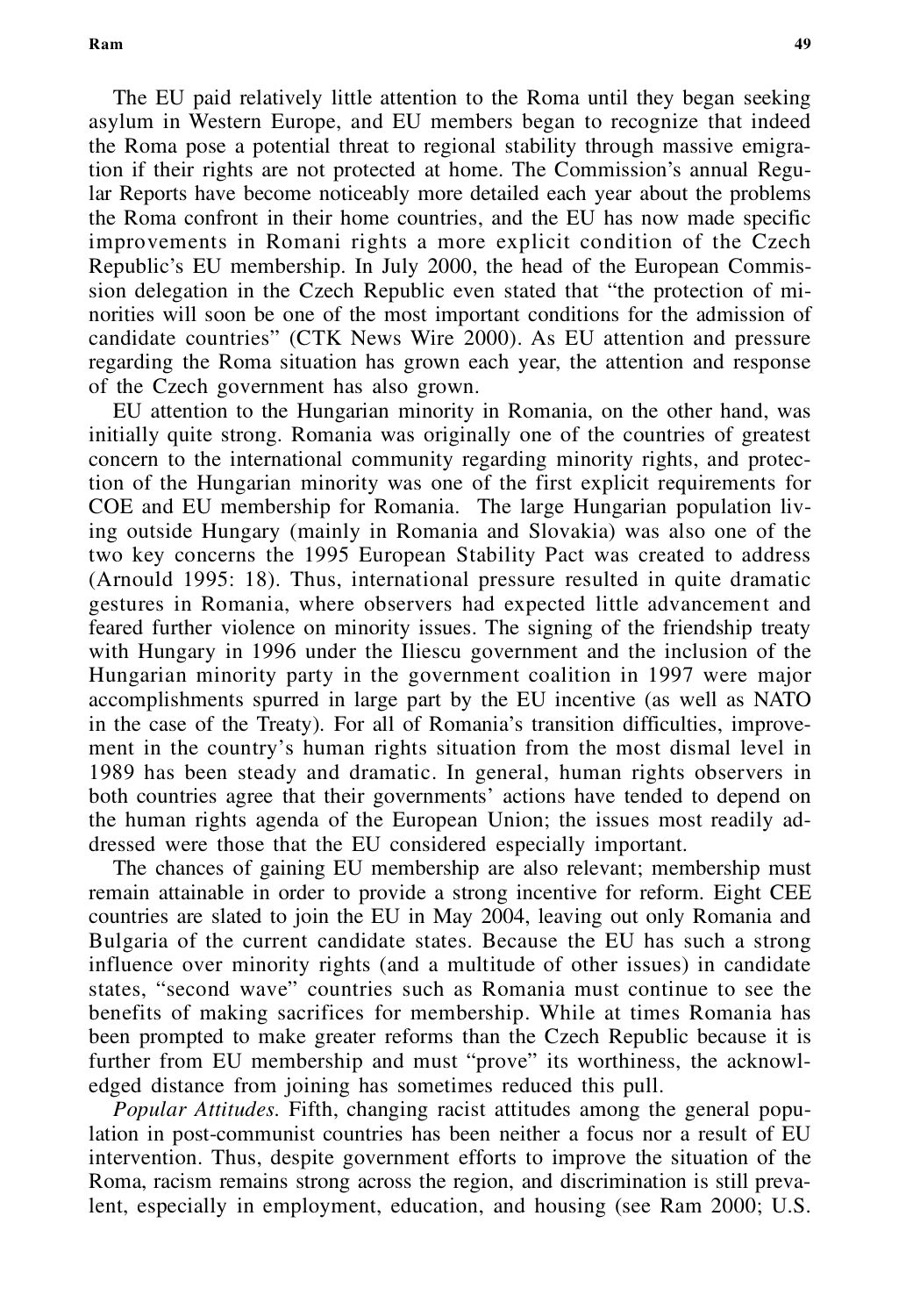Department of State 1999). Prejudice against the Roma is deeply ingrained in much of the population of the Czech Republic (and elsewhere), and appears to be growing. A study released by the Czech Interior Ministry in 2001 found that support in the country for far-right and far-left groups has increased, as has the number of racially motivated attacks by skinheads (Roma News of Radio Prague 2001b). In Romania, nationalist parties have also received significant public support in recent years, and the country came close to electing a nationalist president in the 2000 elections.

In addition to protective laws and institutions, tolerance education and information, more experience with racial equality under the law, and at least a generation may be necessary before discrimination will greatly diminish. In the case of the Roma, improvements in their own education and employment opportunities will also help change negative perceptions among the general population. A change in public attitudes would help reduce the government's need to mandate tolerance and would decrease problems of enforcement of controversial minority rights laws on the local level. The removal of the wall in Usti nad Labem, for example, may be considered a less than ideal outcome because it required federal action to overrule a local decision, and money rather than a change of attitudes or approaches at the local level—ultimately resolved the situation. As the rhetoric of ultra-nationalist Cluj mayor Gheorghe Funar in Romania and the mayor of Usti demonstrate, central government support for EU membership and European norms on minority rights has not always been matched with support at the local level or from the public. Thus, EU efforts to promote minority rights have been limited to some extent by persistent negative public attitudes. Recognizing this, the Czech government earmarked almost \$300,000 in 2000 for a coordinated media and education campaign against racism and the EU has also recently provided monetary support for such initiatives. Increased public support and a culture of tolerance are essential for sustained protection of minorities.

*Enforcement Mechanisms.* Finally, adoption of legislation does not always lead to its universal implementation and enforcement. This is usually because a particular local government administration does not share the central government's support for the legislation or because the police and judicial systems are not equipped or trained to enforce it. In the case of the Czech Republic, many human rights assessments blame the courts and police for remaining problems, as police often do not take Romani accusations of discrimination or violence seriously, and courts often do not prosecute racially motivated crimes as such. In Romania, the implementation of the public administration law, for example, was stalled because Cluj mayor Gheorghe Funar vowed to prevent its enforcement. In April 2002, local UDMR leaders sued Funar for failing to implement provisions of the law regarding bilingual signs. In both countries, implementation and enforcement of legislation has improved over the years, but problems still remain. The European integration process by its nature has also made enforcement more difficult. The resolution of minority issues in candidate states to appease Western critics, while enhancing democratic rights, often meant bypassing public opinion and moving power from the local to the national level and from the Parliament to the president (Ram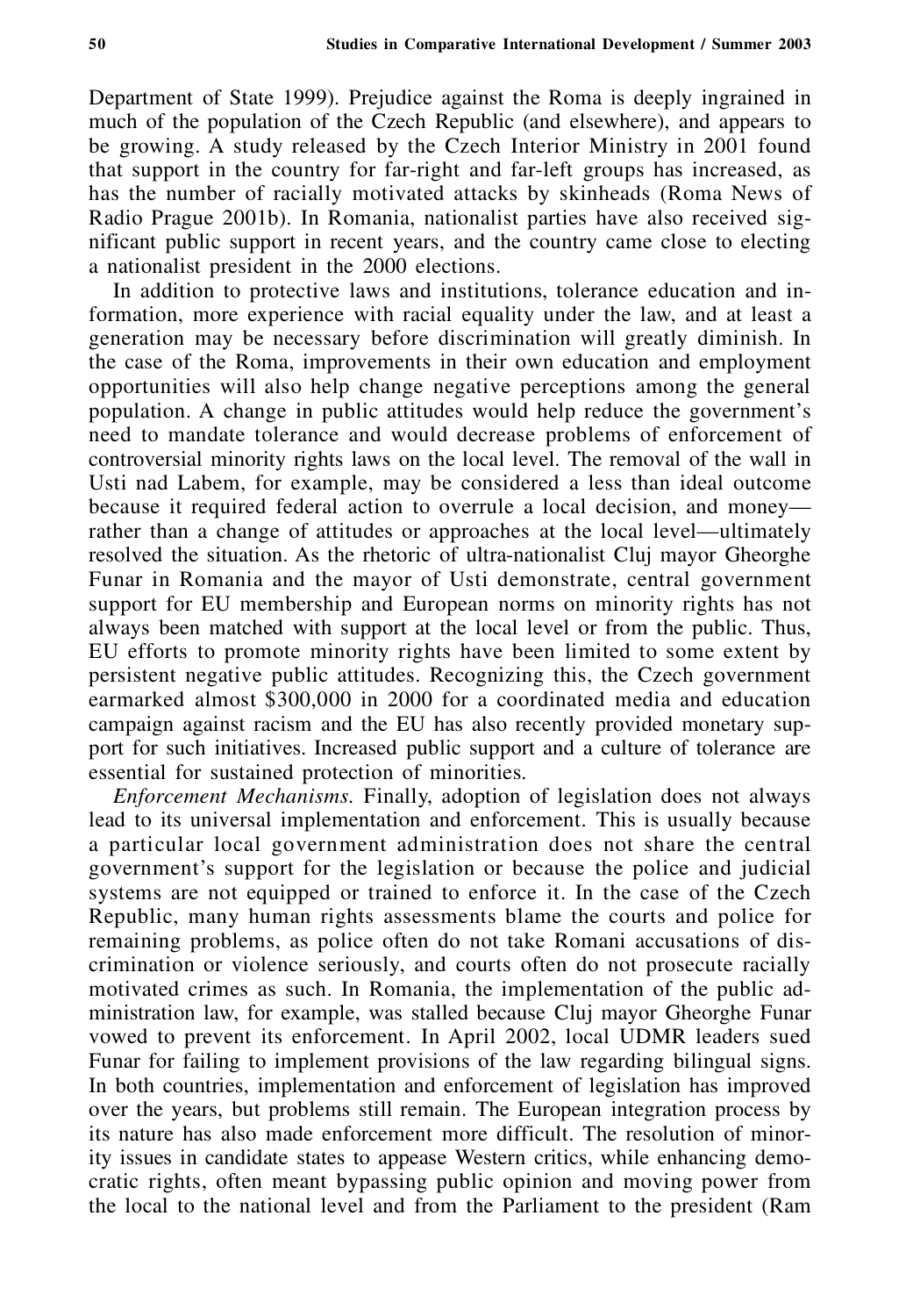2002b). While sometimes EU requirements provided an opportunity for public debate on critical minority issues, they often caused domestic discussions to be cut short rather than slowly try to build popular support which would facilitate enforcement.

## **Conclusion**

As this study has demonstrated, the European Union has deeply influenced the domestic policy and politics of candidate countries on many levels and for many years. While domestic factors remain relevant to reform, the EU has had an equal and sometimes greater influence. The impact of international organizations and the international community on the consolidation of democracy appears far greater than many scholars have acknowledged. In the Czech Republic and Romania, both European human rights norms (bolstered by EU directives and international human rights law) and EU membership conditions have affected domestic institutions, policies, and policy-making processes on minority issues in direct and indirect ways. First, the governments in these countries accepted new constitutional and international treaty obligations and established minority rights institutions, creating a strong foundation for minority protection and providing new means for minorities to get their concerns addressed. Second, with the help of the EU and other donors, NGOs addressing minority rights issues in these countries rapidly multiplied, providing an additional source of pressure on their host governments, while also directly addressing specific needs of minority populations. Third, EU directives and international law served as a tool of minority activists as well as a basis for new domestic legislation. Fourth, as evidenced by the citizenship and language laws in particular, the Czech Republic and Romania revised domestic policies and legislation in response to international and EU criticism, despite strong domestic opposition.

At the same time, the depth of impact on minority rights has varied depending on the political party in power, the political and economic resources of the particular minority, the degree and timing of EU interest and pressure, the chances of gaining EU membership, EU Member States' own domestic policies, popular attitudes towards minorities, and domestic enforcement mechanisms. Despite limitations, the objective and conditions of EU membership compelled multi-ethnic candidate countries to begin a process of peacefully addressing minority concerns that has become stronger and more institutionalized year by year. In this way the EU has played a central role in the democratic consolidation of candidate states.

Given the significant historical, cultural, geographical, and institutional differences between the Czech Republic and Romania, it would be highly unlikely that these two cases are exceptions in Central and Eastern Europe. They show that both a forerunner for EU membership and a laggard candidate state are subject to EU influence. In addition, both an organized minority with a lobbying kin state and a dispersed, less politically active minority have been affected by, and benefited from, their country's EU membership objective, albeit in different ways. In fact, other candidate countries have repeatedly been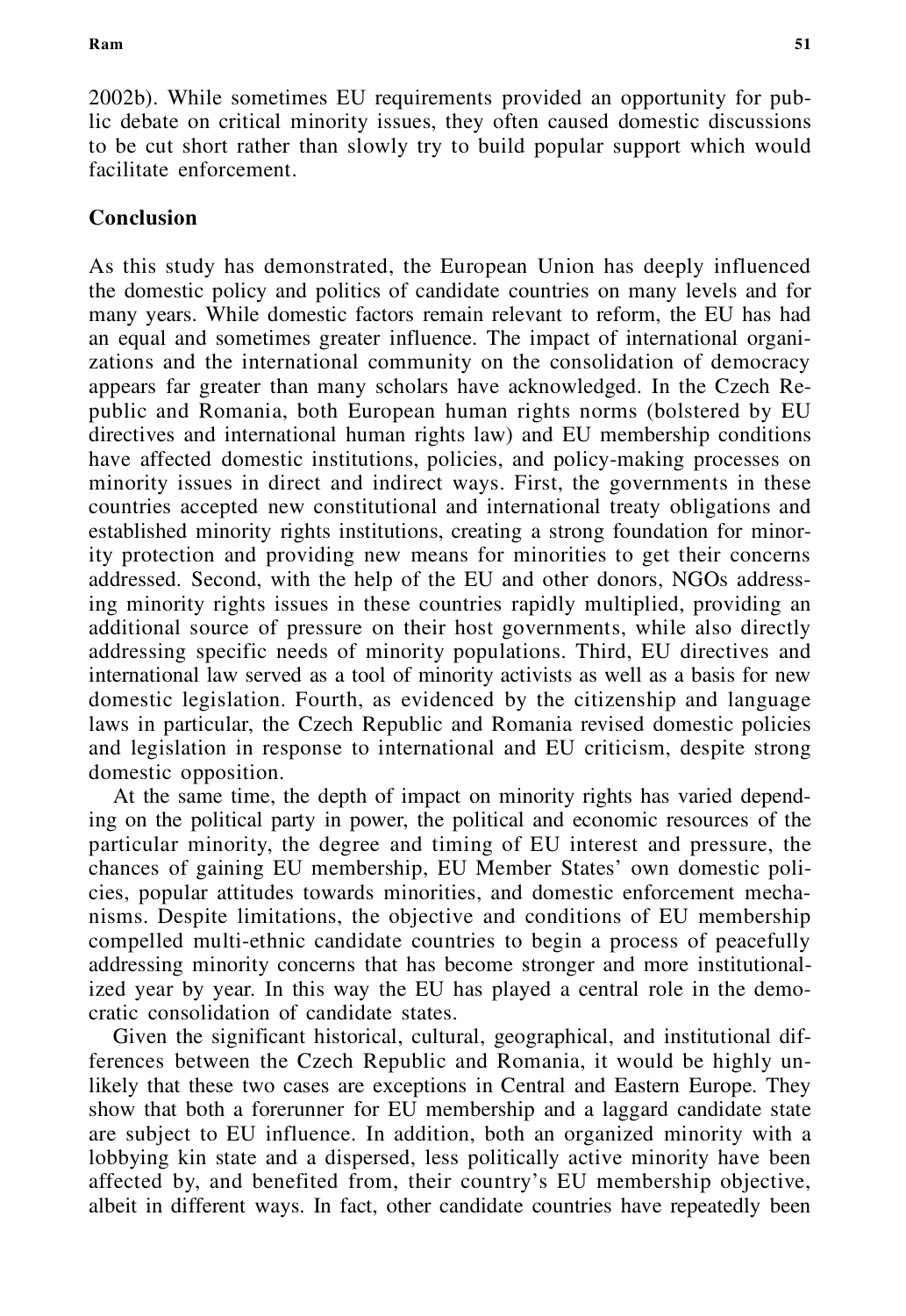compelled to revise legislation and policies in various fields in order to comply with EU membership conditions. This has been possible because of the strong support for EU membership of most citizens and governments in CEE countries since the early 1990s.

While it is evident that the EU can have a positive and dramatic impact on the rights and protection of minorities and the peaceful resolution of minority disputes in candidate countries, there remains significant room for improvement in the protection of minorities in most CEE countries as well as many EU Member States. Continuing improvements may depend on several factors. First, in order to maintain the ability to influence domestic decision-making, the EU needs to maintain the incentive of membership and the provision of assistance for European countries not likely to join in the next round of enlargement. Second, continued international attention to minority rights will be necessary even for countries that may join as early as next year, as without the EU membership objective there is less incentive for governments to continue to give often unpopular support to minorities, and NGOs may have less leverage to encourage reforms without the backing of EU requirements. Third, the EU and its Member States must be cautious about the models and norms they convey through their own institutions and policies regarding immigrant and domestic minority populations, as well as asylum seekers. If they are seen as hypocritical and not true defenders of minority rights, the CEE response may be only perfunctory and unsustainable. Finally, with greater movement of people across borders in an enlarged EU, both from West to East and from East to West, the greater contact with minority populations could lead either to more acceptance of diversity or to greater intolerance. Therefore, strengthening and enforcing minority protections envisioned under new EU-mandated institutions as well as improving public attitudes towards minorities through information and education will be critical to the sustained and improved protection of minorities across Europe.

#### **Notes**

- \* Earlier versions of this article were presented at the American Political Science Association Annual Meeting, 30 August-2 September 2001, San Francisco, CA and at "Voice or Exit: Comparative Perspectives on Ethnic Minorities in Twentieth Century Europe," Humboldt University, Berlin, 14- 16 June 2001.
- 1. Europe Agreements (Association Agreements) were signed with Poland and Hungary (1991); Bulgaria (1992); Romania, Czech Republic, and Slovakia (1993); Estonia, Latvia, and Lithuania (1995); and Slovenia (1996).
- 2. These numbers reflect the preliminary results of the 2002 census, which indicate that ethnic minorities constitute a 4.9% lower proportion of the population than in 1992.
- 3. In the 2002 census 535,000 people, or 2.5% of the population, identified themselves as Roma. The number of Roma in CEE states, however, tends to be significantly underreported. While the Roma in Romania have faced similar problems as in the Czech Republic and throughout the region, only the Czech Roma—the initial focus of the EU's attention—will be discussed in this article.
- 4. By mandate, however, the OSCE's High Commissioner on National Minorities can only make recommendations on minority issues with security implications and tensions that have not developed beyond an early warning stage.
- 5. Signing the Convention was not without controversy. Romanian nationalist and President of the Romanian National Unity Party (PUNR) Gheorghe Funar, for example, had criticized it as "a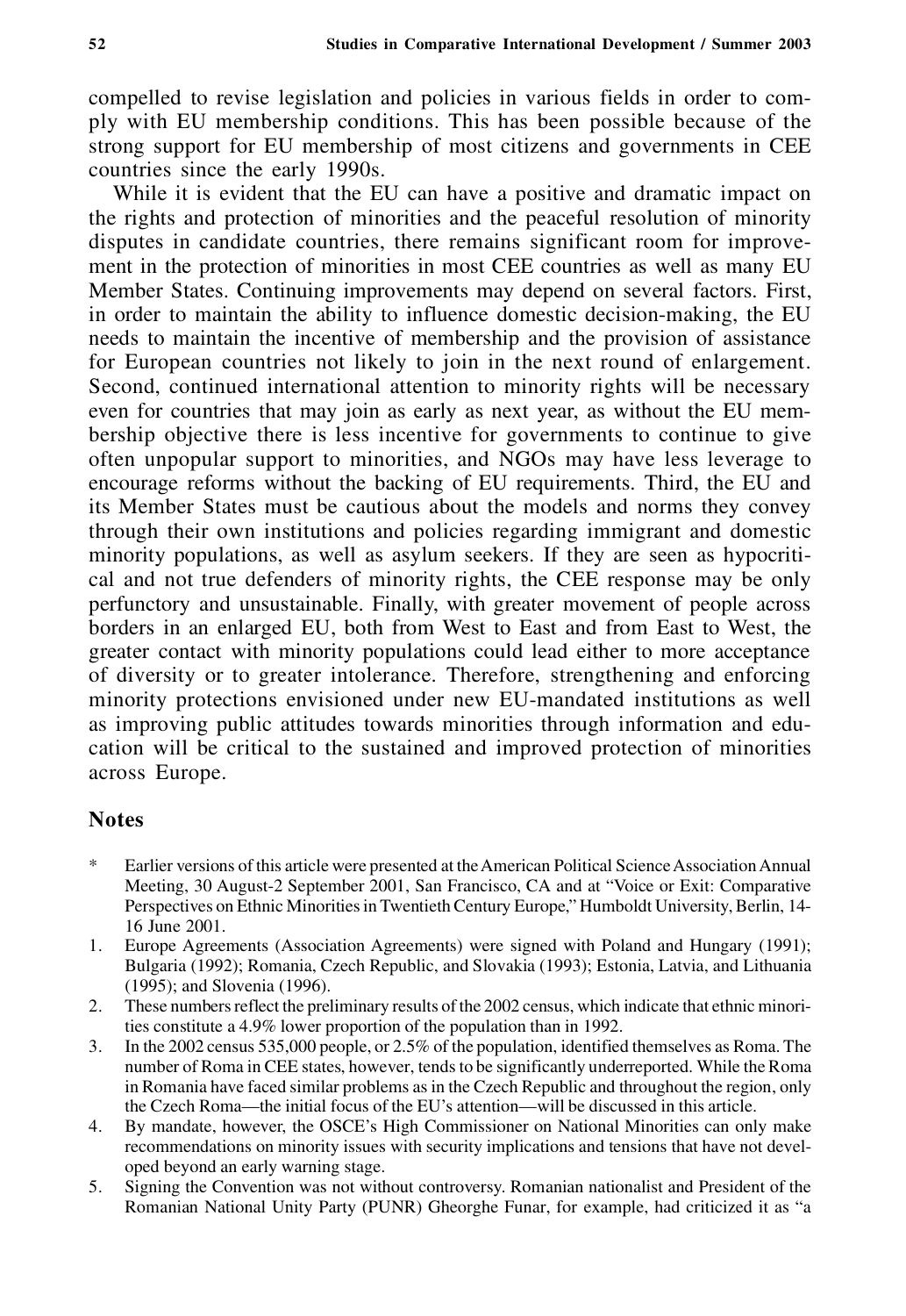document designed to create concrete conditions for making Transylvania autonomous and later annexing it to Hungary" (Radio Romania Network 1994).

- 6. This is fairly typical across CEE, despite the large Romani populations. In late 1999, there were only six Romani MPs in the region: one in the Czech Republic, two in Romania, one in Bulgaria, and two in Macedonia, and only the Romanian MP represented a Romani political party (Barany 2002).
- 7. The Roma, however, were divided on support of this law. Some noted that learning Czech would help them to better integrate into society and others pointed out that the many Romani dialects would complicate the issue.
- 8. UDMR President Belá Markó, on the other hand, rejected the UDMR being depicted as a "showpiece" and contended that the Romanian Democratic Convention-Social Democratic Union (CDR-USD) also needed his party's votes (S.P.A. 1998).
- 9. A similar scenario seemed to play out recently in Slovakia, as Prime Minister Dzurinda urged the Hungarian Coalition Party (SMK) to remain in the ruling coalition because leaving the coalition would "seriously jeopardize Slovakia's [EU and NATO] integration ambitions" (RFE/RL Newsline 2001).
- 10. The ruling party became the PSD (Social Democracy Party) in June 2001 when PDSR and PSDR merged.
- 11. There was continued criticism because the amendment allowed but did not require the Ministry of Interior to waive the criminal record requirement.
- 12. Under Czech law, a dispute between the national and local government could be decided by Parliament. The Constitutional Court later declared this vote invalid, and Parliament can no longer annul local council decisions. Future disputes would need to be settled in court.
- 13. While the establishment of a separate state-funded Hungarian-language university is still unlikely, the Hungarian government financially supported the establishment of a new private Hungarianlanguage university in Transylvania, Sapientia University, which opened in October 2001.

# **References**

- Arnould, Michel. 1995. "Stability Pact: Reassuring Minorities, Guaranteeing Frontiers." *Forum* (June): 18.
- Baker, Stephanie. 1996. "Roma Still Face Uphill Battle in Czech Republic." *RFE/RL*, 30 May.
- Barany, Zoltan. 2002. *The East European Gypsies: Regime Change, Marginality, and Ethnopolitics.* Cambridge, UK: Cambridge University Press.
- Börzel, Tanja A. and Thomas Risse. 2000. "When Europe Hits Home: Europeanization and Domestic Change." *European Integration online Papers (EioP)* 4, 15 < [http://eiop.or.at/eiop/texte/2000-](http://eiop.or.at/eiop/texte/2000-015a.htm) [015a.htm>.](http://eiop.or.at/eiop/texte/2000-015a.htm)
- Bostinaru, Victor. 1997. Interview by author, Chamber of Deputies, Parliament of Romania, Bucharest, ,Nov. 28.
- Brubaker, Rogers. 1995. "National Minorities, Nationalizing States, and External National Homelands in the New Europe." *Daedalus* 124 (Spring): 107-132.
- Chirieac, Bogdan. 1998. "The Millstone of Extremism." *Adevarul* (Bucharest, Internet version), 24 June, FBIS-EEU-98-176, 25 June.
- Council of Europe. 1991. *The Council of Europe and Human Rights.* Strasbourg: Council of Europe.
- Council of Europe Parliamentary Assembly. 1994. "Debate on the Report of the Political Affairs Committee" Doc. 6901, "Opinion of the Committee on Legal Affairs and Human Rights" Doc. 6918, and "Opinion of the Committee on Relations with European Non-Member Countries" Doc. 6914. 44th Ordinary Session ( $7<sup>th</sup>$  Part), 27 Sept. – 1 Oct. 1993. Official Report of Debates 6, sittings 45 to 51, Strasbourg: 1380-1412.
- Council of Europe Directorate of Information. 1995. "Honouring of Commitments Entered into by Council of Europe Member States."
- CTK News Wire. 1996. "Czech Parliament Full of Eurooptimists—Zeman to Haensch.," 9 July.
- \_\_\_\_\_\_\_\_. 1999a. "Czech Official: Government Must Deal with Romany Wall." 14 Oct., FBIS-EEU-1999-1015.
- \_\_\_\_\_\_\_\_. 1999b. "Czech Romany Activists Agree to End Wall Protests." 12 Nov., FBIS-EEU-1999- 1112.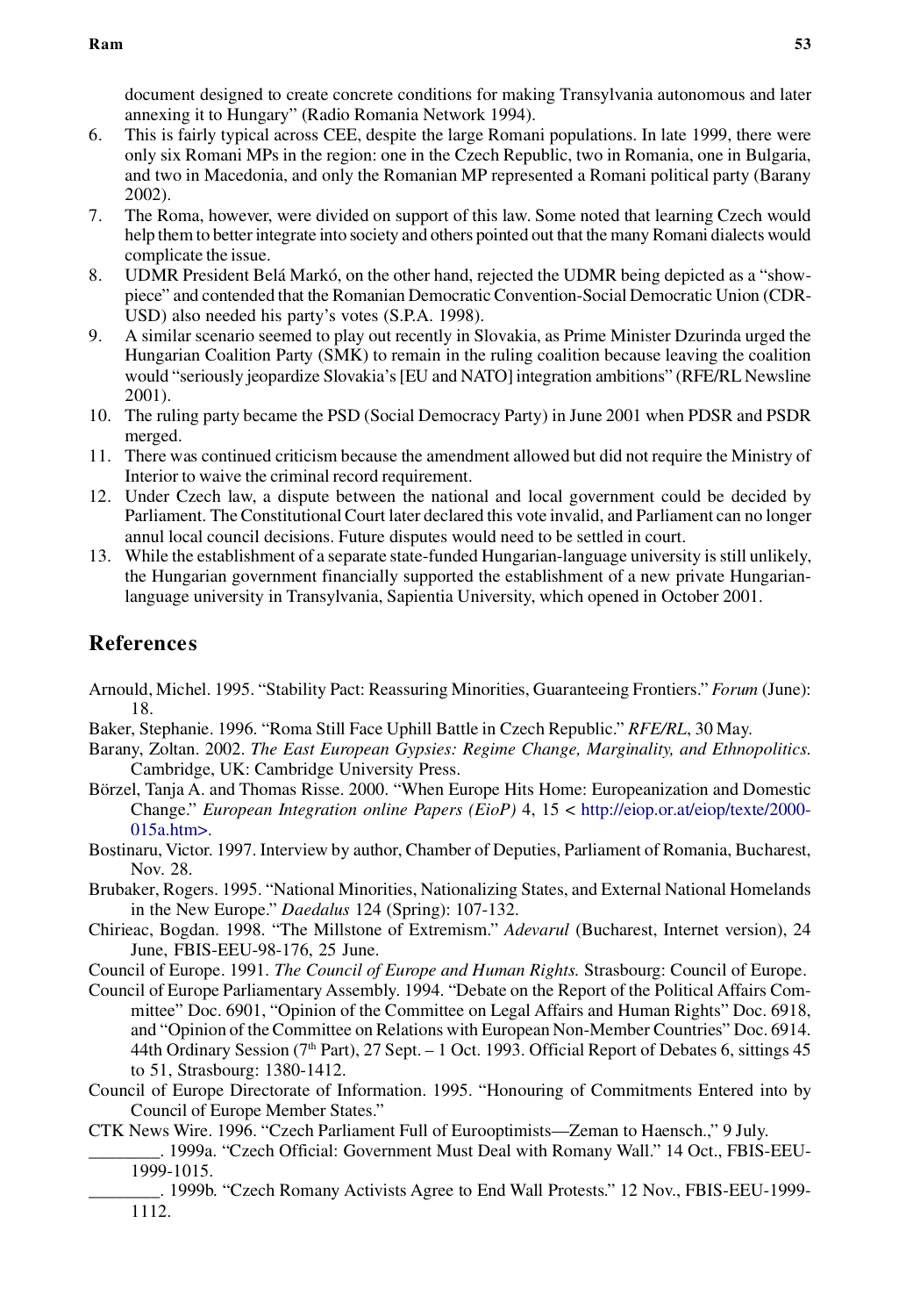\_\_\_\_\_\_\_\_. 2000. "Czech Republic: Protection of Minority Rights Condition for EU Entry—EC Envoy." 28 July, FBIS-EEU-2000-0729.

- Czech Republic. 1998. "Policy Statement of the Government of the Czech Republic." Prague, Czech Republic [<www.vlada.cz/dokumenty/prohlas.eng.htm>.](http://www.vlada.cz/dokumenty/prohlas.eng.htm)
- Dimofte, Catalin. 1997. "Government Ordinances Galore." *Review Romania* (July/Aug.): 11.
- Duna TV (Budapest). 1997. "Hungary: Education Minister Sends Note to Romanian Counterpart," 10 July. FBIS-EEU-97-192, 11 July.
- *East European Constitutional Review*. 1995. "Constitution Watch: Romania" 4 (Fall): 23.
- European Commission. 1994a. "Europe Agreement Establishing an Association between the European Economic Communities and their Member States, of the One Part, and Romania, of the Other Part—Final Act." *Official Journal* L 357, 31 Dec.
	- \_\_\_\_\_\_\_\_. 1994b. "Europe Agreement Establishing an Association between the European Communities and their Member States, of the One Part, and the Czech Republic, of the Other Part." *Official Journal* L 360, 31 Dec.

\_\_\_\_\_\_\_\_. 1997a. "Agenda 2000: Commission Opinion on Romania's Application for Membership of the European Union," Brussels, DOC/97/18, 15 July.

\_\_\_\_\_\_\_\_. 1997b. "Agenda 2000: Commission Opinion on the Czech Republic's Application for Membership of the European Union." *Bulletin of the European Union*, supplement 14/97. Luxembourg: Office for Publications of the European Communities.

\_\_\_\_\_\_\_\_. 1999. *1999 Regular Report from the Commission on the Czech Republic's Progress To wards Accession*.

- Fendrych, Martin. 1996. Letter to Helsinki Commission Chairman Christopher H. Smith, June 30 (unofficial translation provided by the Ministry), quoted in U.S. CSCE (1996: 7, note 18).
- Finnemore, Martha. 1993. "International Organizations as Teachers of Norms: The United Nations Educational, Scientific, and Cultural Organization and Science Policy," *International Organization* 47, 4 (Autumn): 565-597.
- Fischer, Mary Ellen. 1992. "The New Leaders and the Opposition." Pp. 45-65 in *Romania after Tyranny*, ed. D. Nelson. Boulder: Westview Press.
- Gazda, Jozsef. 1994. "Viewpoint: Under the Pretext of the Romanian Hungarian Basic Treaty," *Romaniai Magyar* (Bucharest), 2 August, p.3, as translated in "Minority Newspaper on Treaty with Romania," FBIS-EEU-94-170
- Greger, Petr. 1996. Interview by author, Delegation of the European Commission, Prague, 25 November.
- Hungarian Human Rights Foundation (HHRF). 1998. *HHRF Hungarian Human Rights Monitor*, 8 February (from *Szabadság* [Cluj], 10 February).
- Huntington, Samuel P. 1991. *The Third Wave: Democratization in the Late Twentieth Century*. Norman: University of Oklahoma Press.
- Iliescu, Ion. 1995. "Declaratia domnului Ion Iliescu, Președintele Romaniei, cu prilejul intrarii in vigoare a Acordului de asociere a Romaniei la Uniunea Europeanã: 1 Feb. 1995, Bucuresti." Pp. 49-50 in *De la Essen la Cannes: Itinerarul Strategiei Romanesti de Integrare Europeanã*. Bucharest: Editura Academiei Romane.
- International Helsinki Federation for Human Rights (IHF). 2001. *Human Rights in the OSCE Region: the Balkans, the Caucasus, Europe, Central Asia and North America* [<www.ihf-hr.org>.](http://www.ihf-hr.org)
- Krause, Kevin Deegan. 2002. "The Lion in the Flag: The Ambivalent Influence of the European Union on Eastern European Democratization." Paper presented at "The European Union's Eastern Enlargement: Surveying the Social and Economic Divides," University of Toronto, 7-10 February, Toronto, Canada.
- Linden, Ronald H., ed. 2002. *Norms and Nannies: The Impact of European Organizations on Central and East European States.* Lanham, MD: Rowman & Littlefield.
- Linz, Juan J. and Alfred Stepan. 1996. *Problems of Democratic Transition and Consolidation: Southern Europe, South America and Post-Communist Europe*. Baltimore: The Johns Hopkins University Press.
- Lyman, Ransall. 1994. "Mixed Reviews: A Human Rights Report on the Czech Republic." *Prague Prognosis Weekly*, 7 Dec.: 5, FBIS-EEU-95-005.
- McClune, Emma. 1996. "Government Moves to Change 'Racist' Law." *Prague Post,* 20 Feb.: 1.
- Melescanu, Teodor. 1996. "The Accession to the European Union: The Fundamental Option of Romania's , Foreign Policy." *Romanian Journal of International Affairs* 4: 26-30.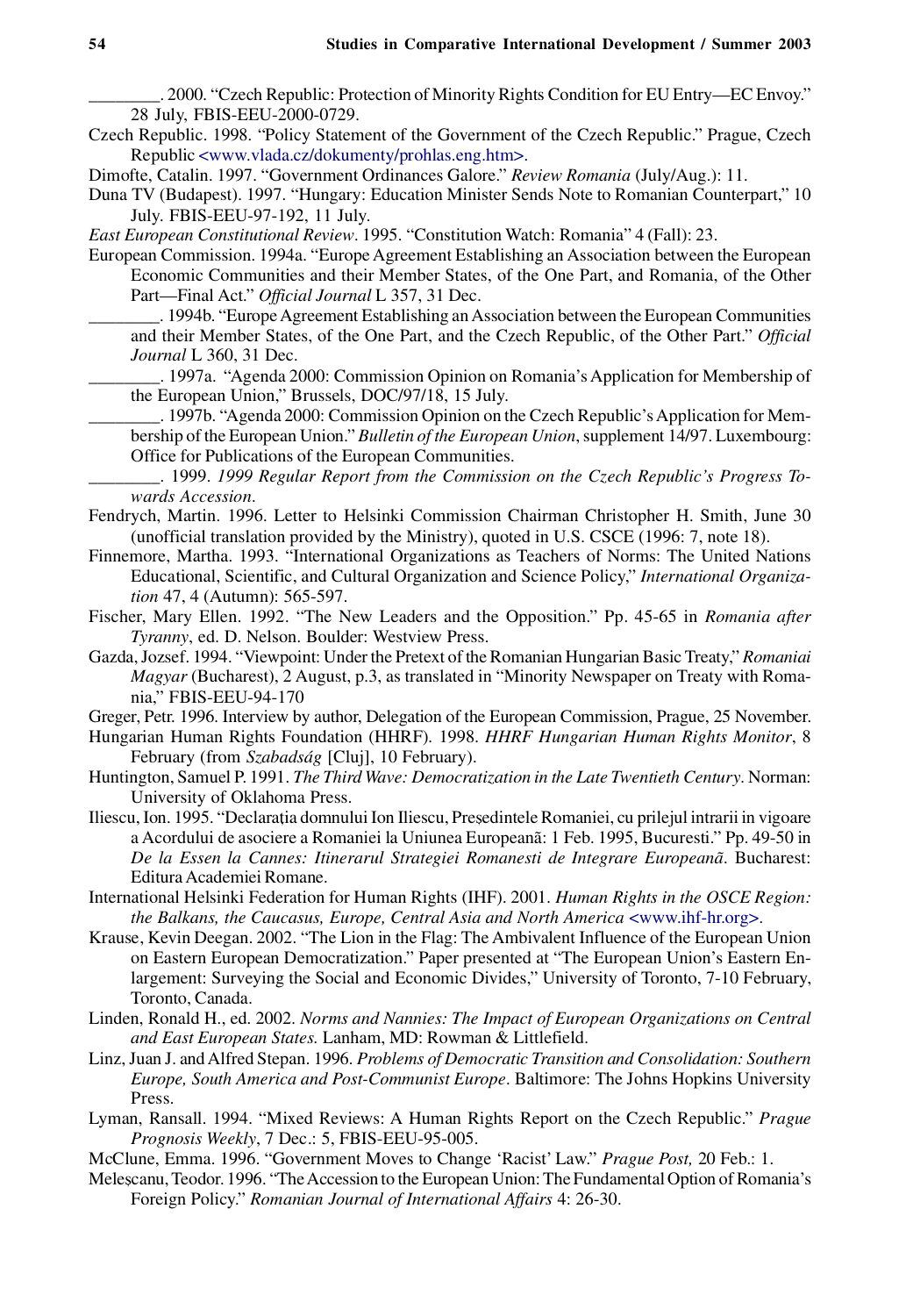- Offe, Claus. 1997. "Ethnic Politics in East European Transitions." Ch. 4 in *Varieties of Transition: The East European and East German Experience*. Cambridge: MIT Press.
- Pravda, Alex. 2001. "Introduction." Pp. 1-27 in *Democratic Consolidation in Eastern Europe* vol. 2, *International and Transnational Factors*, eds. Zielonka, J. and Pravda, A. Oxford, UK: Oxford University Press.
- Radio Romania Network. 1994. "PUNR Leader Urges Outlawing, Isolating UDMR." FBIS-EEU-94- 174, 5 August.
- Radio Romania. 2002. "Romania's Ruling Party PSD, Opposition UDMR Sign Cooperation Protocol for 2002," 29 Jan., as translated in FBIS-EEU-2002-0129.
- Ram, Melanie H. 1999. "Transformation through European Integration: A Comparative Study of the Czech Republic and Romania," Ph.D. dissertation, George Washington University.

\_\_\_\_\_\_\_\_. 2000. "The Roma in Central and Eastern Europe." International Research and Exchanges Board (IREX), March [<http://www.irex.org/pubs/policy/roma\\_policy\\_paper.pdf>.](http://www.irex.org/pubs/policy/roma_policy_paper.pdf)

\_\_\_\_\_\_\_\_. 2002a. "Harmonizing Laws with the European Union: The Case of Intellectual Property Rights in the Czech Republic." Pp. 259-286 in *Norms and Nannies: The Impact of European Organizations on Central and East European States*, ed. R. Linden. Lanham, MD: Rowman & Littlefield.

\_\_\_\_\_\_\_\_. 2002b. "Built by Association: Transplanting Democracy through European Integration." Paper presented at "The European Union's Eastern Enlargement: Surveying the Social and Economic Divides," University of Toronto, 7-10 February, Toronto, Canada.

- *RFE/RL Newsline*. 2001. "Slovak Premier Urges Ethnic Hungarian Party to Stay in Government," 25 July.
- Risse, Thomas, Stephen C. Ropp, and Kathryn Sikkink. 1999. *The Power of Human Rights: International Norms and Domestic Change.* Cambridge, UK: Cambridge University Press.
- *Roma News of Radio Prague.* 2001a. "Roma Community Accuses Government of Sacrificing Roma Citizens for EU Membership," 20 July [<www.romove.cz/roma/01-07.html>.](http://www.romove.cz/roma/01-07.html)
	- \_\_\_\_\_\_\_\_\_. 2001b. "Roma Rights Monitor: Prevention Key to Fighting Extremism." ("Newsview") 17 July [<www.romove.cz/roma/01-07.html>.](http://www.romove.cz/roma/01-07.html)
- Romania. Public Information Department. 1995. *The New Education Law in Romania: One of the Most Democratic in Europe.* Bucharest: Government of Romania, Public Information Department.
	- \_\_\_\_\_\_\_. 1997. "Opinion du Gouvernement de la Roumanie Concernant L'Agenda 2000."
- *Romania Libera.* 1997. "'Your President is an Excellent Man,' Says Otto Van Habsburg," 8 Sept.: 2.

Romanian Institute for Human Rights. 1997. "Raport cu privire la evolutia protectiei i promovarii drepturilor omolui în România în anul 1996." Bucharest: Romanian Institute for Human Rights.

Rompres (Romania). 1997a. "PRM Opposes Education Law Changes as Excessive." FBIS-EEU-97- 196, 15 July.

\_\_\_\_\_\_\_\_. 1997b. "Romania: Ciorbea Wants 'More Adequate' Ties with Hungarian Ethnics." FBIS-EEU-97-352, 18 Dec.

\_\_\_\_\_\_\_\_. 1997c. "PNTCD Official Warns UDMR Against Making 'Further Claim.'" FBIS-EEU-97- 353, 19 Dec.

- Schmitter, Phillipe C. 2001. "The Influence of the International Context upon the Choice of National Institutions and Policies in Neo-Democracies." Pp. 26-54 in *The International Dimensions of Democratization: Europe and the Americas*, expanded edition, ed. L. Whitehead. Oxford, UK: Oxford University Press.
- Šiklová, Jirína and Marta Miklusaková. 1998. "Law as an Instrument of Discrimination: Denying Citizenship to the Czech Roma." *East European Constitutional Review* 7 (Spring) [<www.law.nyu.edu/eecr/vol7num2/special/denyingcitizenship.html>.](http://www.law.nyu.edu/eecr/vol7num2/special/denyingcitizenship.html)
- Smith, Karen E. 2001. "Western Actors and the Promotion of Democracy." Pp. 31-57 in *Democratic Consolidation in Eastern Europe,* vol. 2, *International and Transnational Factors*, eds. Zielonka, J. and Pravda, A. Oxford, UK: Oxford University Press.
- S.P.A. 1998. "Belá MarkóAnswers President Constantinescu—UDMR is Not a Show Piece." *Adevarul* (Bucharest), 30 Oct., p. 3, FBIS-EEU-98-303.
- Stein, Jonathan P. 2000. "National Minorities and Political Development in Post-Communist Europe." Pp. 1-30 in *The Politics of National Minority Participation in Post-Communist Europe*, ed. J. Stein. Armonk, NY: M.E. Sharpe.

Tarschys, Daniel. 1995. "Opening Address," *Romanian Journal of International Affairs* 1, 4: 33-35.